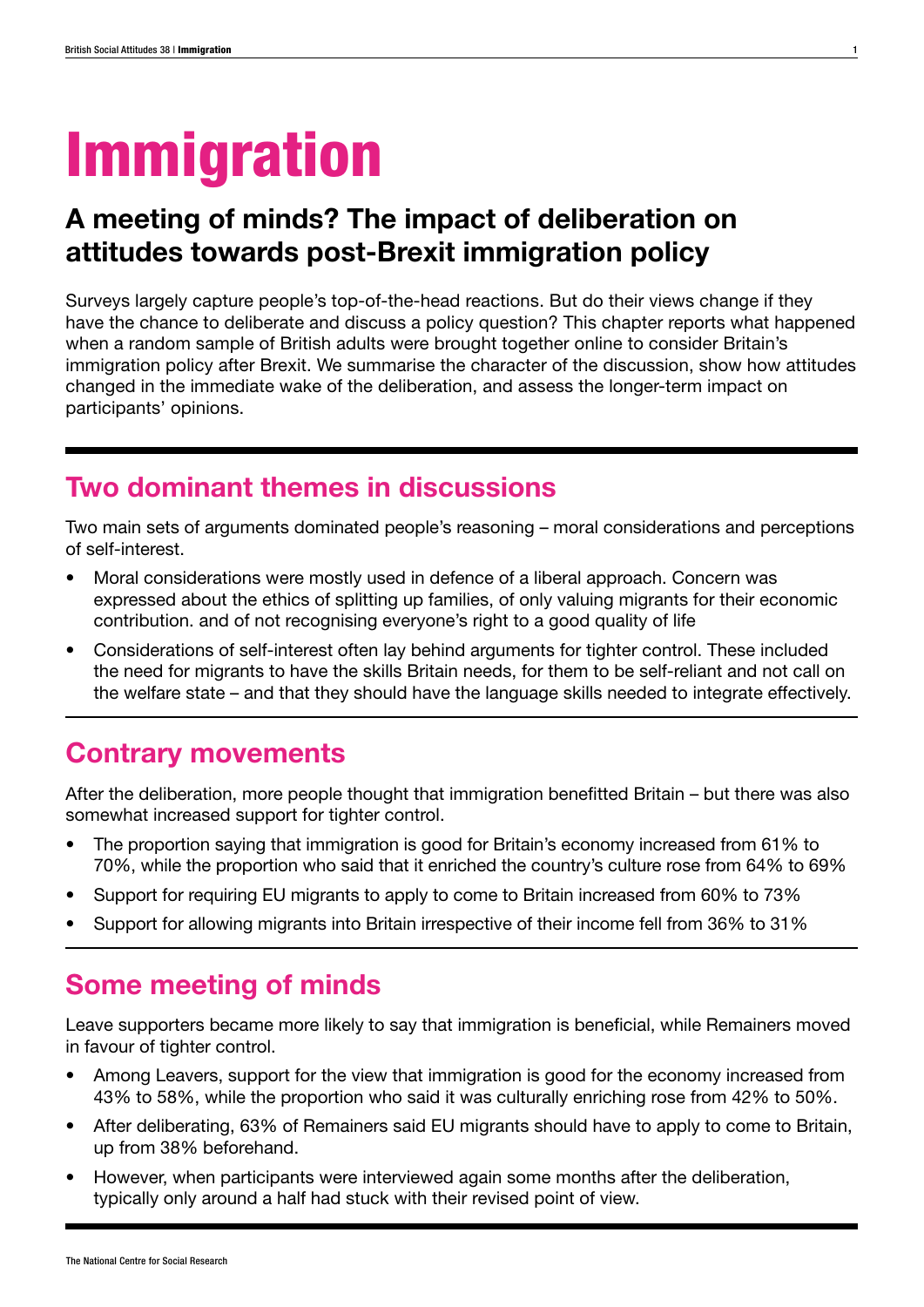#### **Authors**

#### John Curtice

Senior Research Fellow, The National Centre for Social Research, and Professor of Politics, University of **Strathclyde** 

#### Ceri Davies

Director of the Centre for Deliberative Research, The National Centre for Social Research

#### James Fishkin

Professor of Communication, and Director, Center for Deliberative Democracy, Stanford University

#### Robert Ford

Professor of Political Science, University of Manchester

#### Alice Siu

Associate Director, Center for Deliberative Democracy, Stanford University

## Introduction

As a result of leaving the European Union (EU), the UK now has to develop public policy in areas which were hitherto heavily influenced by EU decisions. One prime example is immigration, where the EU policy of 'freedom of movement' – a key feature of the EU's single market - meant that until now EU citizens had the automatic right to come to the UK to live and work (while UK citizens had the same right in the rest of the EU).<sup>1</sup> There was, in effect, little limitation on the ability of EU citizens to enter the UK should they so wish. Consequently, exiting the EU single market obliged the UK to develop an immigration policy for EU citizens alongside the one already in place for non-EU citizens. In practice, the new migration policy that has been developed by the UK government treats EU and non-EU citizens in the same way, and emphasises income and skills as criteria for permitting entry (HM Government, 2018; 2020; Migration Advisory Committee, 2020).

But does this new policy framework fit with what voters want? One way of addressing this question is to invite representative samples of the population to express their views in response to a survey. A chapter on the results of such an exercise formed part of last year's report (Curtice et al., 2020). It looked not only at attitudes towards immigration policy but also at aspects of food and consumer regulation. However, such surveys often only secure a 'top of the head' reaction from respondents (Zaller, 1992). This may be fine when the subject matter of the survey has been widely discussed and people have had the chance to develop well-thought through views. However, although the level of immigration was a contentious issue during the EU referendum, there was relatively little debate about the policy options for managing it after Brexit. Perhaps when people had had the opportunity to discuss the issue at length, the conclusions they draw might be a little different from the instant reactions observed in our general population survey?

Using an approach known as Deliberative Polling (Fishkin, 2011; 2018a; 2018b), on two occasions, once in June 2019 and once in October 2020, we brought together online two separate samples of ordinary citizens, each of them as representative of the adult population as possible. Over a weekend these two groups discussed among each other in a degree of detail some of the post-Brexit policy choices facing the UK, considered impartial briefing materials about those policy choices, and questioned a balanced panel of experts about some of the possible implications of those choices (Curtice et al., 2021). One of the subjects covered was immigration. Our aim was to establish what the public might think about the policy choices facing the UK after having an opportunity to become better informed about the issue.

<sup>1</sup> In principle, member states could require prospective EU migrants to prove that they had the means to sustain themselves, but the UK never availed itself of this provision.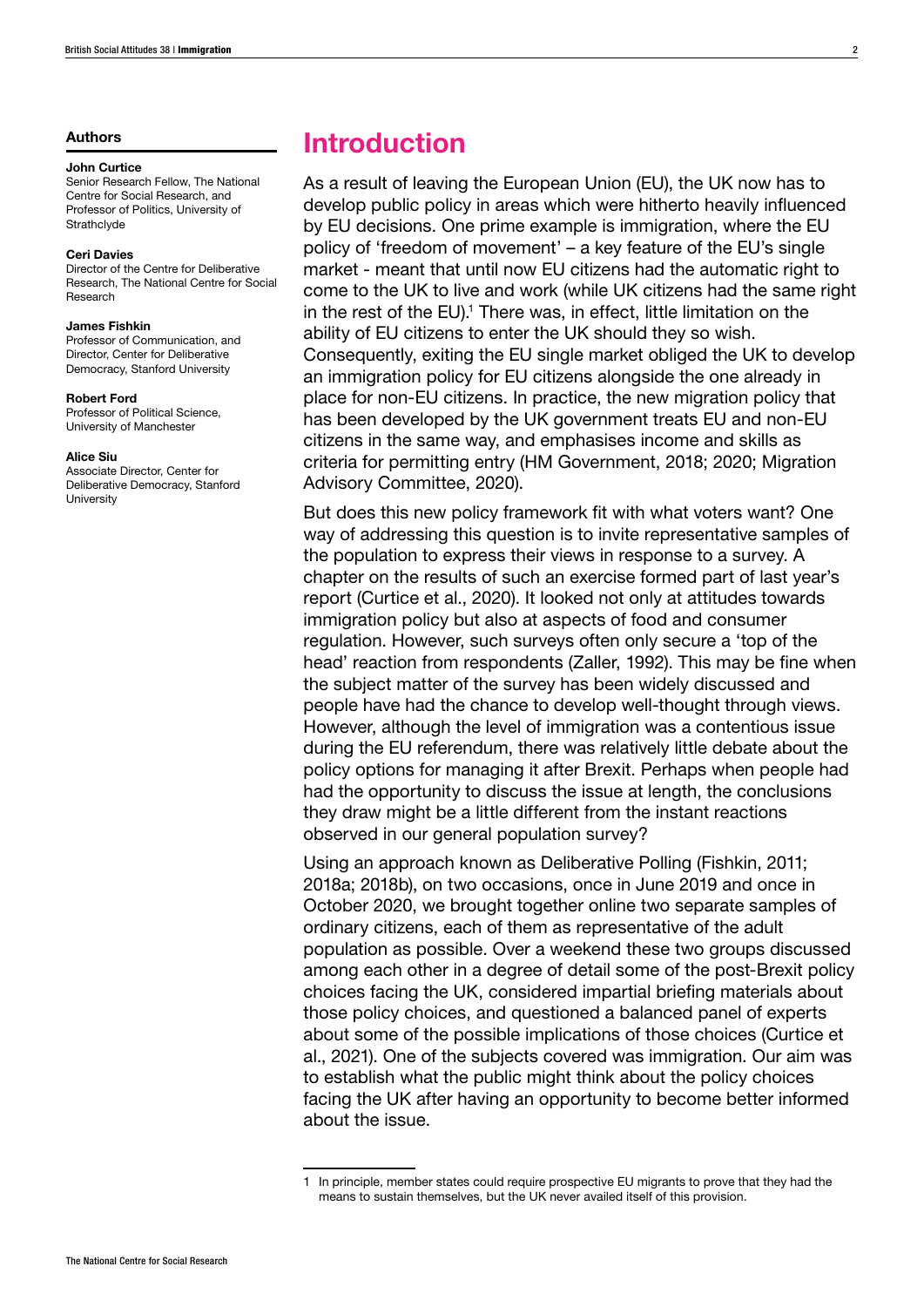The participants in the deliberation were drawn from the respondents to two of the general population surveys on which we reported last year (Curtice et al., 2020). Conducted in spring 2019 and spring 2020 via the NatCen mixed mode random probability panel (Jessop, 2018), these surveys included questions on the policy issues that were to be discussed at the deliberation events. The participants were asked the same questions (a) immediately before their deliberative weekend and (b) at its conclusion, thereby providing us with a measure of the shortterm impact of the deliberation on their views about some of the policy choices that they had been asked to consider. In addition, the discussions among the participants were recorded, transcribed and coded for analysis, thereby providing us with an insight into some of the arguments that prevailed.

Additionally, the participants (together again with members of the general population) were surveyed once more (via the NatCen panel) a few months after their deliberative weekend, that is, in autumn 2019 and winter 2021. These surveys enable us to assess the longer-term impact of the deliberation on the attitudes of participants, while controlling for any movements in opinion that may have occurred in the meantime among the population as a whole. Across the two cycles of polling, a total of 376 people both participated in the deliberation and completed each of (i) the recruitment survey, (ii) the pre-and post-event surveys, and (iii) the survey administered a few months later. The resulting data have been weighted to make them as representative as possible of the general population.2

In this chapter, we report on and analyse the short and longer-term impact of this deliberation on the attitudes of participants towards immigration policy, as measured by the surveys, and, using the qualitative material, assess the character of the discussions that brought about such movement as occurred. Our interest lies not simply in whether and why the overall distribution of attitudes changed, but also in whether the underlying structure of those attitudes was altered. In particular, given the intensity of the public debate about Brexit and the polarisation of attitudes that has accompanied that debate (Curtice and Montagu, 2019), did bringing people together to deliberate further sharpen the differences between them. Or did it, instead, reduce the divisions between those on different sides of the Brexit debate (Fishkin, 2018b; Fishkin et al., 2021)?

We begin by reviewing some of the possible directions in which the deliberation might have shifted attitudes. We then use our qualitative analysis to describe the style and substance of the discussions that

<sup>2</sup> Thirty of these participants attended a pilot exercise in May 2019 rather than the first of the main events the following month. Some of the questions that were subsequently included on the preand post-deliberation surveys were not asked of this sub-sample. Although the events in 2019 and 2020 were run entirely separately, the content of the written briefings and the structure of the deliberation, and the identities of the expert speakers were largely the same at the two events. For the most part, the pattern of the results across the two exercises were very similar to each other, and thus we have felt justified in taking advantage of the increased sample size that comes from combining the two datasets.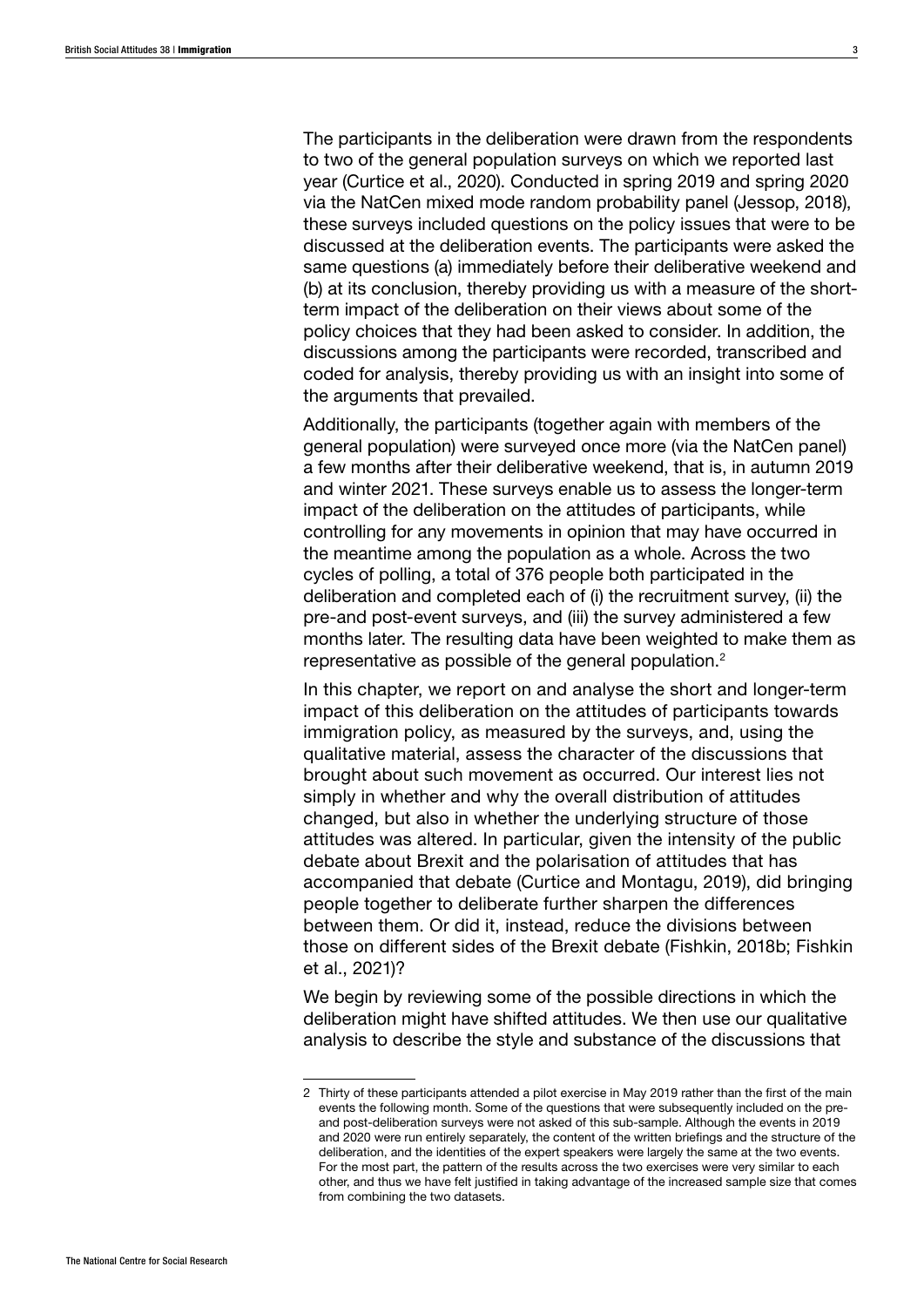took place. Thereafter we look at whether and how the overall distribution of attitudes changed in the immediate wake of the deliberation. Subsequently, we examine whether Remain and Leave supporters polarised over the issues that they had debated or whether in fact there was some meeting of minds. Finally, we assess whether the changes observed in the wake of the deliberation were still in evidence some months later.

## The possible impacts of deliberation

What impact might we expect deliberation to have on people's views about post-Brexit immigration policy? One issue is whether discussion would change attitudes at all. On the one hand because immigration was a salient and contentious issue in the EU referendum, we might anticipate that participants had become entrenched in their views, and therefore were reluctant to change their minds. Those who want less immigration might maintain their support for a tough regime, while those who are more relaxed about the issue might retain their preference for a more liberal policy. In this scenario, neither group develops more nuanced views during deliberation and there is little overall aggregate movement in attitudes (Smets and Isernia, 2014). On the other hand, given that the details of immigration policy have not been the subject of extensive debate, perhaps the information and insight that people acquired through the deliberation might persuade them to change their views on the implementation of immigration policy even if their preferred level of immigration did not change.

But if people were to change their views, in what direction might they switch? This too is uncertain. On the one hand, critics of the claims made by the Leave campaign in the referendum might anticipate that when people became better informed about the subject, they would move away from wanting a tough migration regime, as their support for controls reflects a misunderstanding of the economic and social impact of immigration. That was certainly the experience of an EUwide Deliberative Poll on the subject conducted before the 2009 European elections (Fishkin et al., 2014; Sanders, 2012). On the other hand, critics of the EU policy on freedom of movement might feel that when people become more aware of the 'weaknesses' of the previous regime, they would swing in favour of tougher rules.

Meanwhile, an equally important question is whether participants move apart and polarise in their attitudes or whether, as claimed by many advocates of deliberation, there is something of a meeting of minds as both sides accept some of their opponents' arguments, and attitudes become more nuanced and better informed (Fishkin, 1991; Rosenberg, 2007). Which of these happens in practice is much debated. It is suggested that the 'confirmation bias' to which all voters are potentially subject means that in any deliberation, voters will take on board the arguments that they hear that are consistent with their existing views, while rejecting those that are not (Kunda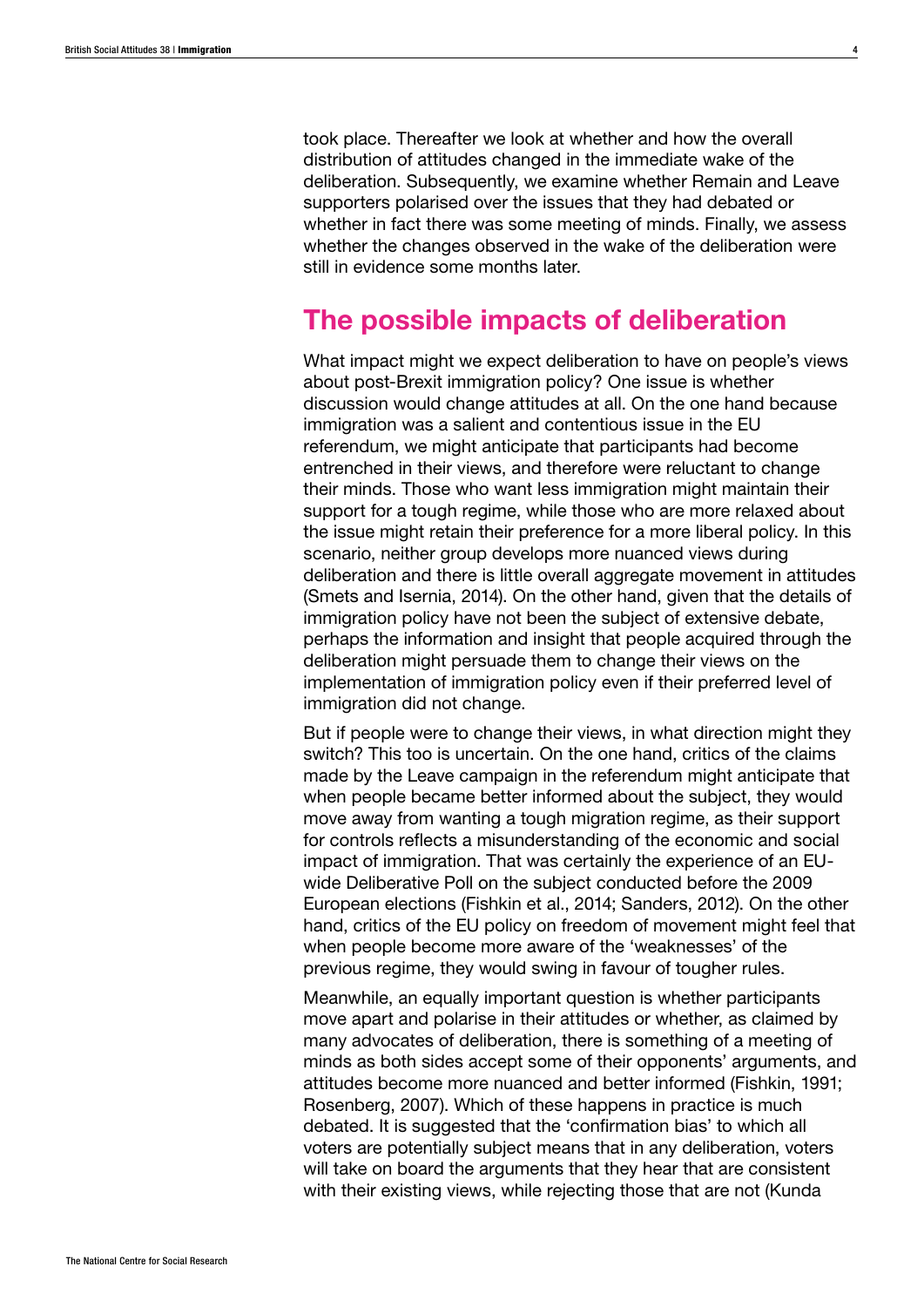1990; Sunstein 2002, 2017). This tendency has long been thought to be particularly evident among those with a strong affective attachment to a political party or cause (Bartels, 2002; Lebo and Cassino, 2007). And though strong identification with a political party is now relatively low in the UK (Curtice, 2016; Fieldhouse et al., 2019; Sanders, 2017), in the wake of the Brexit referendum many voters have developed a strong attachment to being a 'Remainer' or a 'Leaver' (Curtice and Montagu, 2019; Hobolt et al., 2021). Indeed, this was true of no less than 47% of the participants in our deliberation events when they were first interviewed in our recruitment wave surveys – and they tended to have very different views about immigration.<sup>3</sup> Meanwhile, some previous research has suggested that immigration in particular may be one issue where deliberation does tend to confirm people in their prior predispositions (Smets and Isineria, 2014).

In short, there is reason to doubt that deliberation about immigration would necessarily result in a meeting of minds. On the other hand, given that participants were exposed to impartial written briefings, to the arguments of a balanced panel of experts, and had their discussions moderated by a neutral facilitator, the format of the deliberation might make such an outcome more likely. Meanwhile, recent research by Fishkin et al. (2021) suggests that deliberation did reduce partisan differences between Republicans and Democrats across a range of issues on which the two camps were initially far apart (see also Fishkin, 2018b: 109-10). At the same time, other attempts to examine the impact of deliberation on attitudes towards immigration suggest that it does not necessarily result in polarisation even when people are deliberately assigned to like-minded discussion groups (Grönland et al., 2015; Lindell et al., 2017).

# Deliberating about immigration

Much of course may depend on the content and character of the deliberation. Perhaps arguments in favour of a liberal approach to immigration would be heard more often in our deliberations – or the views of those who wanted immigration to be strictly controlled could dominate the discussion. Either way, this might mean that participants were largely only engaging with one side of the argument. Alternatively, however, perhaps participants were exposed to a diversity of views as a result of discussions that explored the pros and cons of any possible policy proposal.

The focus of our deliberation was a series of policy choices available to the UK once it had left the EU. In part, these choices were about what the UK's priorities should be in determining who should be admitted and what conditions potential migrants should have to satisfy to be able to enter the country. This included whether the rules

<sup>3</sup> For example, in our recruitment wave surveys, just 30% of very strong Leavers said that immigration enriched Britain's cultural life, whereas no less than 83% of very strong Remainers expressed this view.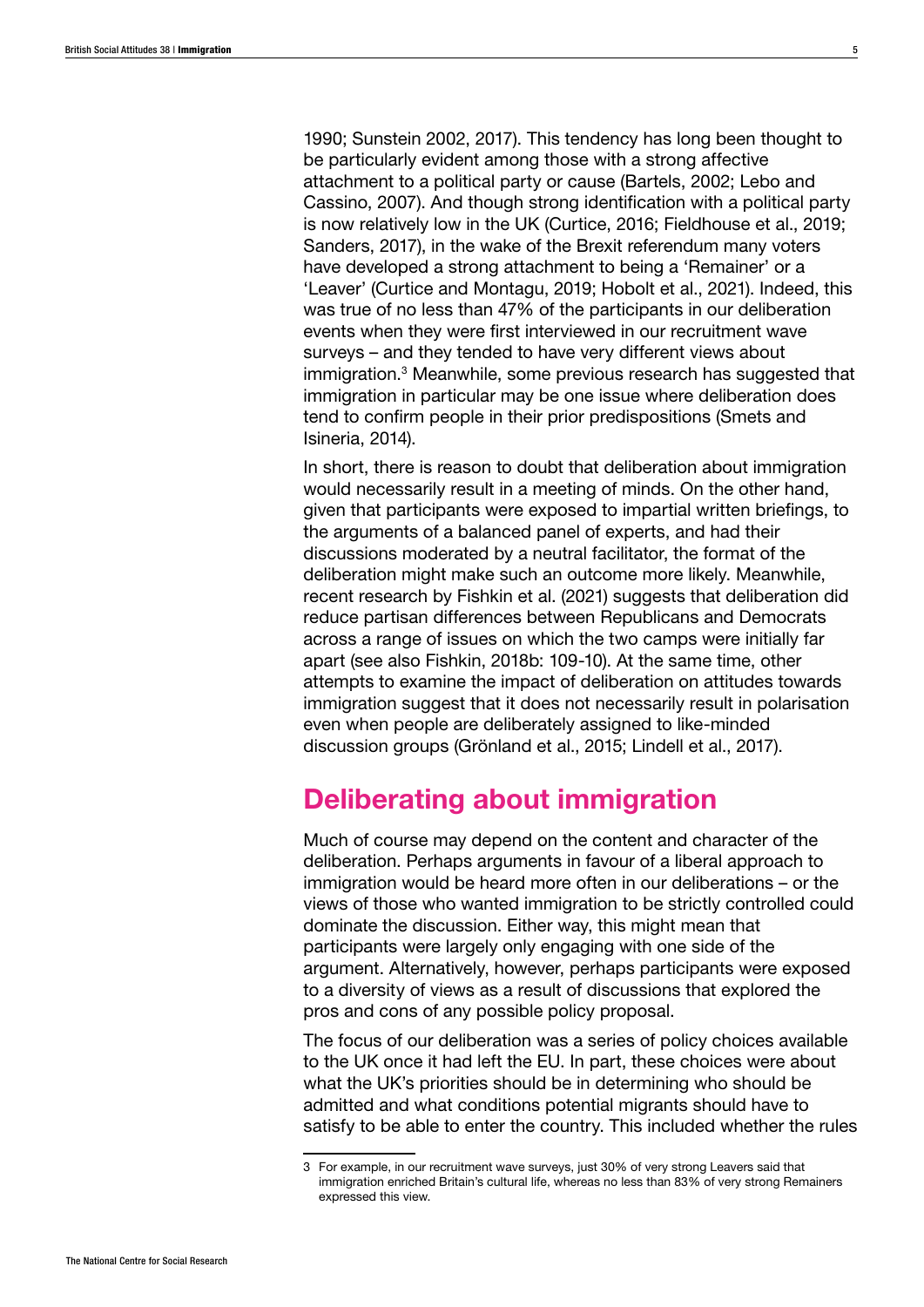should be the same irrespective of a migrant's country of origin, what occupational criteria should potential migrants have to satisfy, and what rules should apply to the admission of family members (both of migrants and of British citizens)? In part too, the choices were about the rights migrants should have once they had entered the UK, including when they should be able to claim welfare benefits and how easy or difficult it should be for a migrant to gain the right to live permanently in the UK or to become a British citizen. At the same time, participants were also invited to consider whether there should be a cap on the level of migration - or at least a target level – in any one year. In each case, the pros and cons of each option were laid out in the written briefing through which participants were encouraged to work during their moderated discussion, albeit in a manner that varied from group to group.

As anticipated earlier, this structure did help ensure that typically there was some discussion of both sides of the argument. This of course meant that collectively the arguments put forward were sometimes contradictory. That said, many of the arguments drew upon one or other of two competing sets of considerations that were frequently used to justify the views expressed on many of the topics discussed. Here we outline the substance of these considerations and how they were used to express support for, or opposition to, the various policy options put before participants – and thus had the potential to influence the views that they subsequently expressed on the post-deliberation survey.

## Moral and ethical considerations

The first key consideration comprised a set of moral and ethical themes that tended to accompany arguments that justified a relatively liberal approach to immigration control and which emphasised the obligation of the state to support migrants and their families. The second and potentially conflicting consideration drew more on perceptions of self-interest, and on the need to put Britain and British needs first. Economic arguments were especially prevalent in these considerations, which in particular were often thought to place an onus on migrants to be self-reliant. These latter considerations were often (though not always) brought forward to argue in favour of tighter control.

One instance when moral arguments were frequently used was when participants questioned the idea that only skilled workers with a relatively high income should be allowed to come to the UK. Some participants argued that migrants could make a valuable contribution to the country irrespective of their current wage level.

"For me, when it comes to migrants coming to work in the UK, it's not important what the job is. It's more important that they are here to work and there is a job here for them… Lowskilled, high-skilled, whatever you want to call it, it's a job and they're working and contributing towards the economy and that to me is not a bad thing." (2020)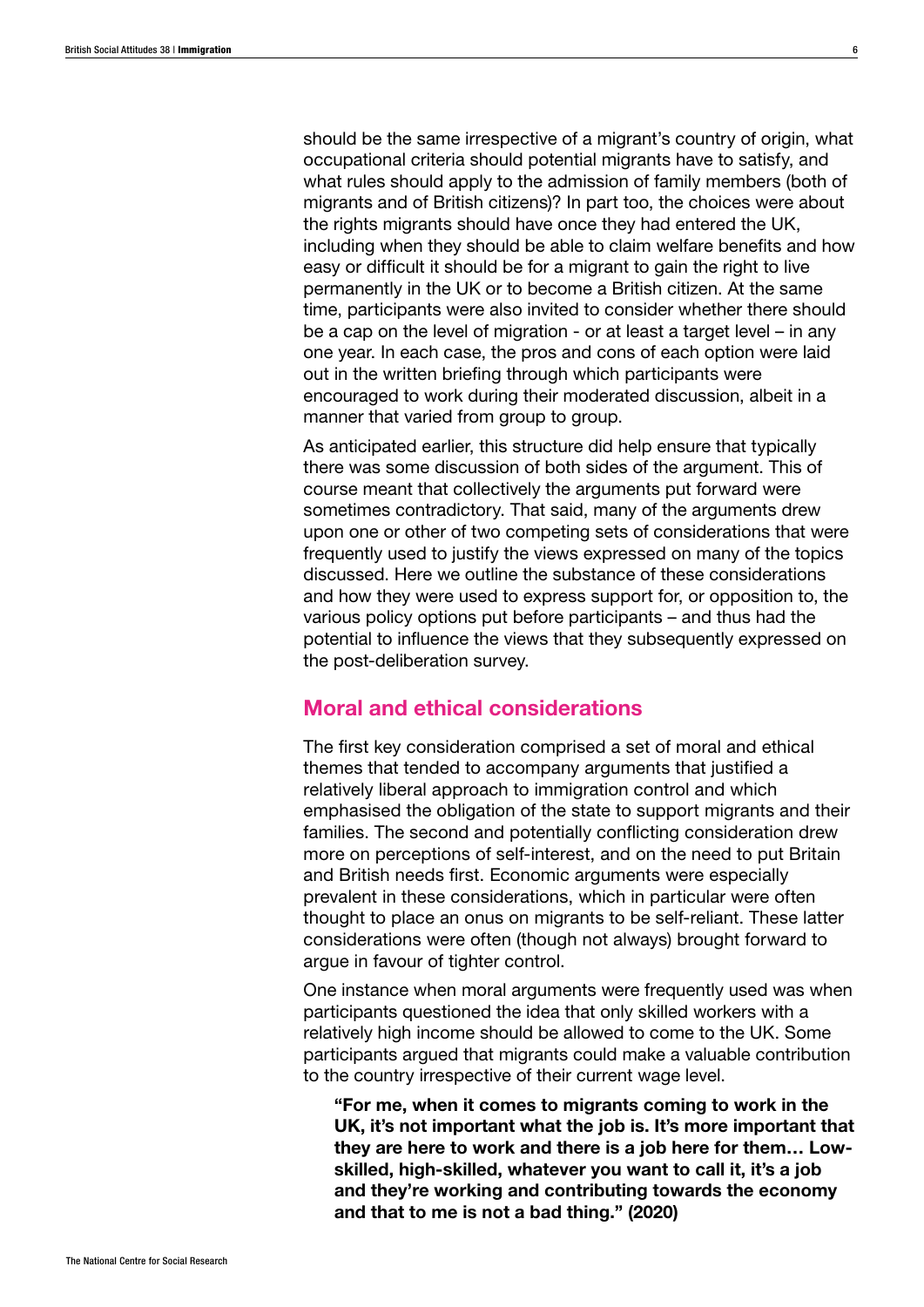At the same time, some participants were concerned about reciprocity and goodwill; they argued that by treating economic migration in a fair and open way, similar opportunities might be afforded to Britons abroad. It was also pointed out that, once here, someone initially on a low wage might eventually secure better paid employment.

"Every human being has potential and surely that should be enough… you want people with a wide variety of skill levels, because you may be getting your next set of potential teachers coming in as well." (2020)

Moral and ethical arguments also featured heavily in discussion of the rules governing the admission of spouses of both migrants and British citizens. Those who favoured the loosening or removal of requirements for bringing a non-British spouse and children into the UK were concerned about the morality of keeping families apart. Indeed, it was often suggested that anyone already living in the UK should be able to bring their family into the country regardless of their economic standing:

"It's not a crime to be married, and one has to live with their family. So, I don't think families should be split, and I do agree with Matthew and Eddie<sup>4</sup> on that. Families should be together."

"I agree that we should find a way to make sure families are together." (2019)

The impact of the current rules was particularly highlighted when participants drew on their own circumstances to inform their views, for example on how to balance keeping families together while countering opposition to doing so on the grounds of economic standing:

"I have a family member, a spouse, who is in a very good relationship with my British child. She cannot come here and I feel really, really under a lot of stress because I can't bring her here. At the same time, I earn enough, I'm obviously not on the dole […] I don't want anybody's money but I would be - I think it would be right to let my immediate family join me and alleviate this stress that I am living in […] it is a lesser evil if you let people in but at the same time do not automatically grant them access to public funds, which I think as an immigrant, I'm absolutely happy with. Could that be a compromise?" (2019)

Given the variable cost of living across the UK, a standard minimum income requirement was also sometimes seen to be arbitrary. At the

<sup>4</sup> The names of participants in the deliberative events cited in the quotations have been anonymised throughout.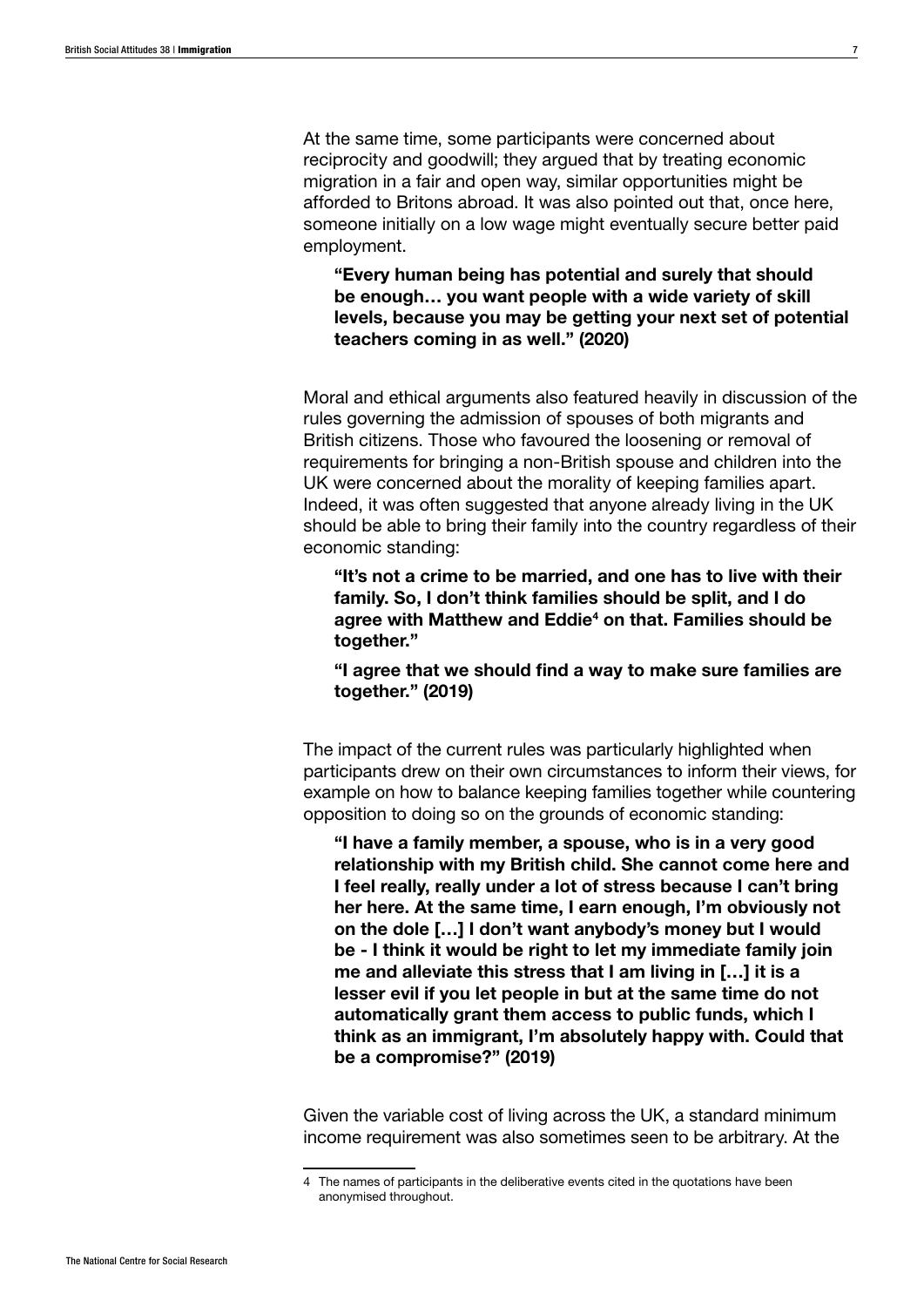same time, it was argued that having suitable living conditions, access to public funds and the ability to use educational and healthcare services were all important for guaranteeing an acceptable quality of life, and especially so for families with children. Consequently, participants felt the state had a moral responsibility to ensure that these were provided in those places where migrants were living:

"…they may not be able to afford a three-bed or a four-bed property, but if they're statutory overcrowding in a property, that is an issue." (2019)

"I do think in areas where there is high immigration that there should be more infrastructure to help cope with it. There should be more support in schools where there's lots of kids who don't speak English as well." (2020)

Meanwhile, moral arguments also featured in discussions of how long someone should be in the UK before being granted the permanent right to remain or to become a citizen. In particular, it was argued that it is unfair to deport or not offer voting rights to people who had lived in the UK for a long time.

## Self-interest and economic considerations

In contrast, self-interest and economic arguments came to the fore in discussions about what the overall level of migration should be, and about whether or not there should be a cap or target for the level of migration. Those arguing for a lower overall level argued that British people should have first priority for jobs and services and often expressed the view that migrants put undue pressure on a welfare system which was already stretched. This sentiment was accompanied by a sense that Britain was somehow limited by its size and geography in the level of migration that it could allow.

"The island is too little. I don't know about anybody else but if you look around in England now, all you see is people taking over green spaces and building houses. (…) We definitely need a way to control numbers because you just can't be taking everyone in. The system will just implode." (2020)

That said, people were largely unconvinced about the use of caps and targets as a way of controlling migration. Caps were often seen as too inflexible, unlikely to respond to market needs and temporary workforce shortages. In particular, participants pointed out the existence of gaps in the recruitment of care workers and seasonal fruit pickers.

"I don't think a cap, a specific number is particularly useful, because if you specify a number, you lose all your flexibility to address shortages in care workers or this sort of thing. So, I'm not certain that putting an absolute number as a limit is a particularly brilliant idea." (2020)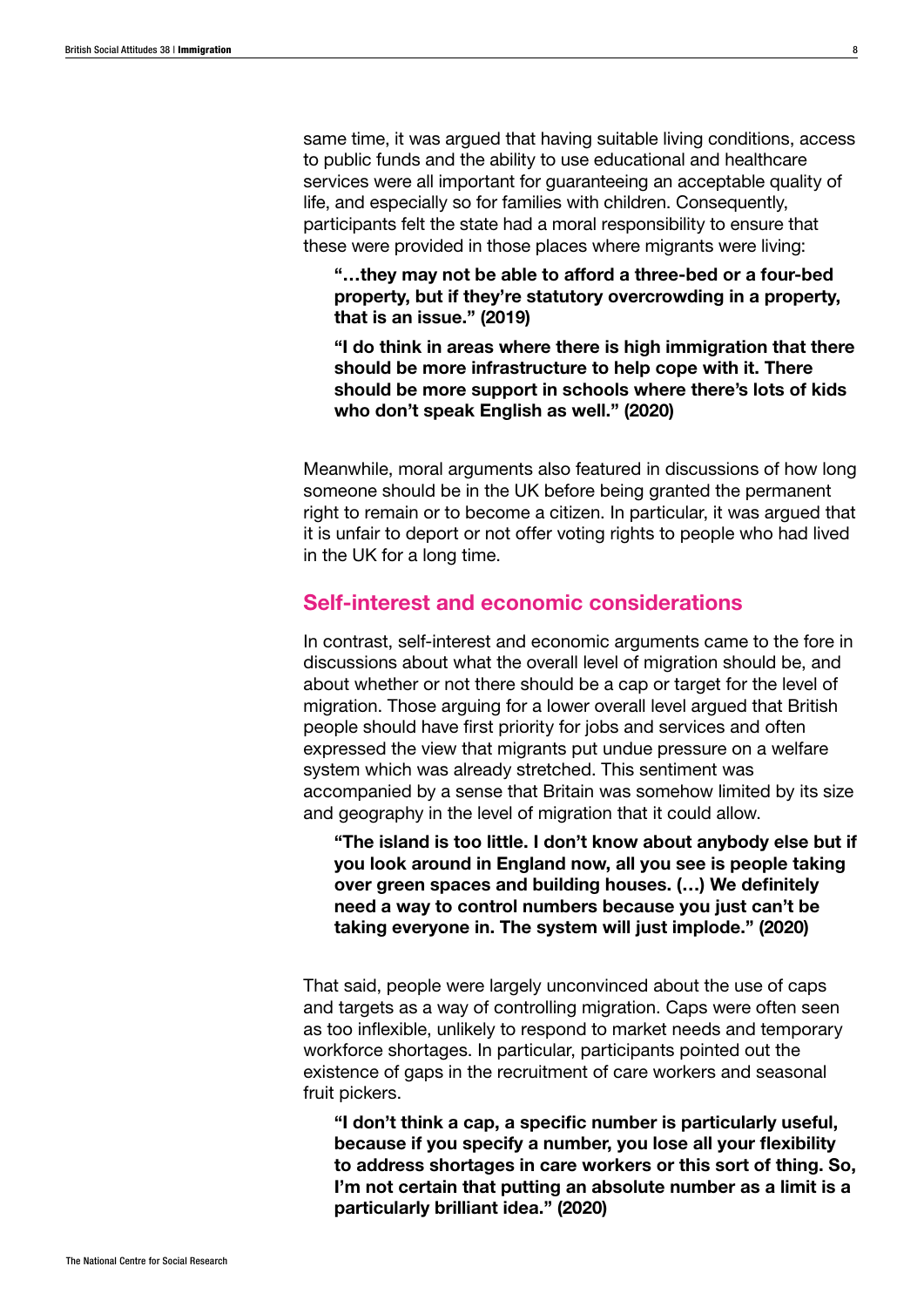Caps were also perceived as unfair by some, who noted that those who would have otherwise fulfilled the criteria might be denied entry if they apply once the cap has been exceeded. Although targets were considered less restrictive, both measures were associated with being politically motivated and previously ineffective.

"If you set a political target, you can always miss the target. You can always say, 'Oh, well, something came up and we've exceeded the target, because we suddenly had a need for 10,000 more nurses', or whatever. I don't see the - the government misses its targets all the time." (2019)

More popular was the idea of using selection criteria to ensure that migration inflows responded to Britain's changing needs. Several discussions pointed to the example of the Australian points-based system as an example which Britain could follow. However, when it came to identifying 'Britain's needs', participants seemed more concerned that the selection criteria should take into account labour market shortages rather than a person's level of skill. This in turn reflected an acceptance that the UK currently relies on a migrant workforce in many sectors of the economy and will continue to do so for the foreseeable future, in part because British citizens are unable or unwilling to take on low-skilled jobs themselves. Unsurprisingly, in the 2020 event people pointed to the COVID-19 pandemic as having highlighted this reliance:

"…we've just proved that we need people to work in care homes, and it would be very limiting if we said only highskilled jobs… We do need doctors; we do need highly-skilled people, but we also need people at all levels in society to come and do jobs, which maybe we haven't got the personnel or the will to do it." (2020)

That said, some participants had a longer-term aspiration for Britain to become less dependent on migrant labour, albeit only after an interim 'transition period' in which the UK continued to accept workers at all levels of skill. This aspiration was based on the feeling that the UK should be self-sufficient, and that British citizens should be employed in low skill jobs (for example, to prevent unemployment and dependence on benefits). Meanwhile, when discussing access to welfare, some groups thought that if the UK addressed its own skills shortages domestically it would not need to admit as many migrants thereby reducing pressure on social services and the need to restrict family migration.

Economic self-reliance emerged as an important consideration for some participants in their discussion of the admission of migrant spouses and their families. It was suggested that they should be able to support themselves financially, either by not relying at all on the UK benefit system or by being sufficiently economically productive that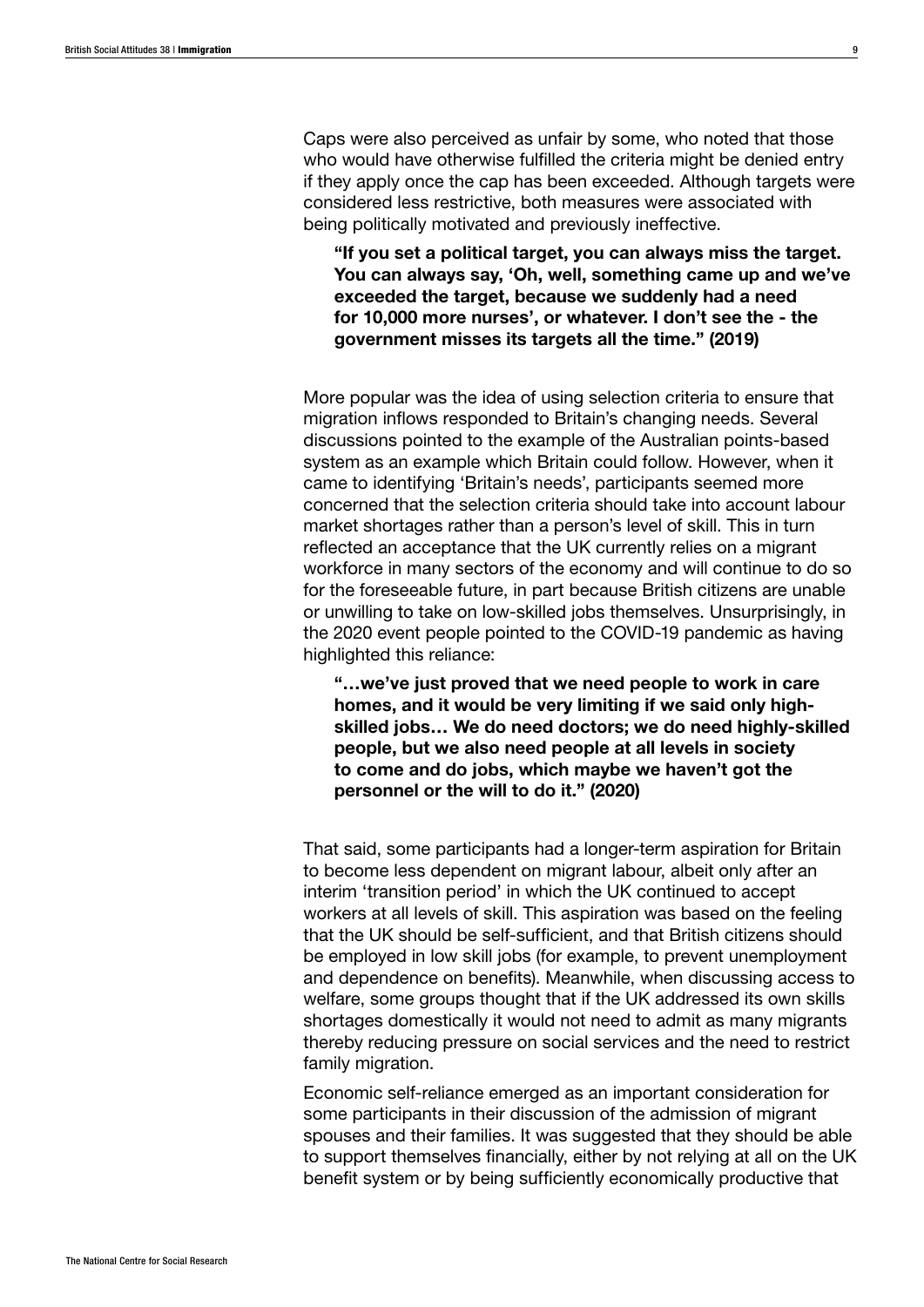they put more into the system than they take out.

"The first person to come to the country should be able to prove and should have initially that they can support their family if and when they arrive here. They can't expect, well, they will get it from anywhere else […] You've got to prove you can earn the funds to support your own family…" (2020)

This, it was felt, would ensure migrant families did not put too much strain on the UK economy or on taxpayer-funded services such as housing or the benefit system. In these arguments, migrants were seemingly regarded as a burden to the UK, until proven otherwise.

For example, those who argued in favour of the continuation of a minimum income requirement for bringing non-British spouses into the UK believed it would ensure that migrant families were ineligible for welfare benefits, that the current level of £18,600 was a realistically achievable figure for the vast majority of families, and that such a figure ensured the economic strain introduced by migration would be offset via a tax contribution. It was also suggested that the size of the family, and specifically the number of dependents, should be considered when determining the level of income required. Furthermore, occupational skill was considered an important proxy for income, while a guarantee of stable employment was seen to be an important predictor of longer-term self-reliance. Meanwhile, in discussion of how long someone should have lived in the UK before being given the permanent right to remain, it was argued that those who had been here for a substantial length of time would be more likely to contribute to the economy in the longer term.

Others, however, suggested that such preconditions for entry are too prescriptive and make the admission process unfairly difficult for applicants. There was some feeling that self-reliance can be encouraged instead simply by restricting a family's access to benefits on arrival. These participants also saw an advantage to admitting families who contribute relatively little initially to the UK economically, albeit perhaps on a short-term visa, if it gives them the chance to be upwardly socially mobile. Similarly, it was suggested that those who want to settle permanently in the UK are likely eventually to contribute much more to the British economy than whatever they may initially take out from it.

Participants also commonly argued that migrants should be benefitting the economy, society or local community before they could qualify for citizenship or permanent settlement, and that these might be more important criteria than how long someone has lived in the UK. There were some who suggested that imposing tough conditions on length of residence could be self-defeating, including economically: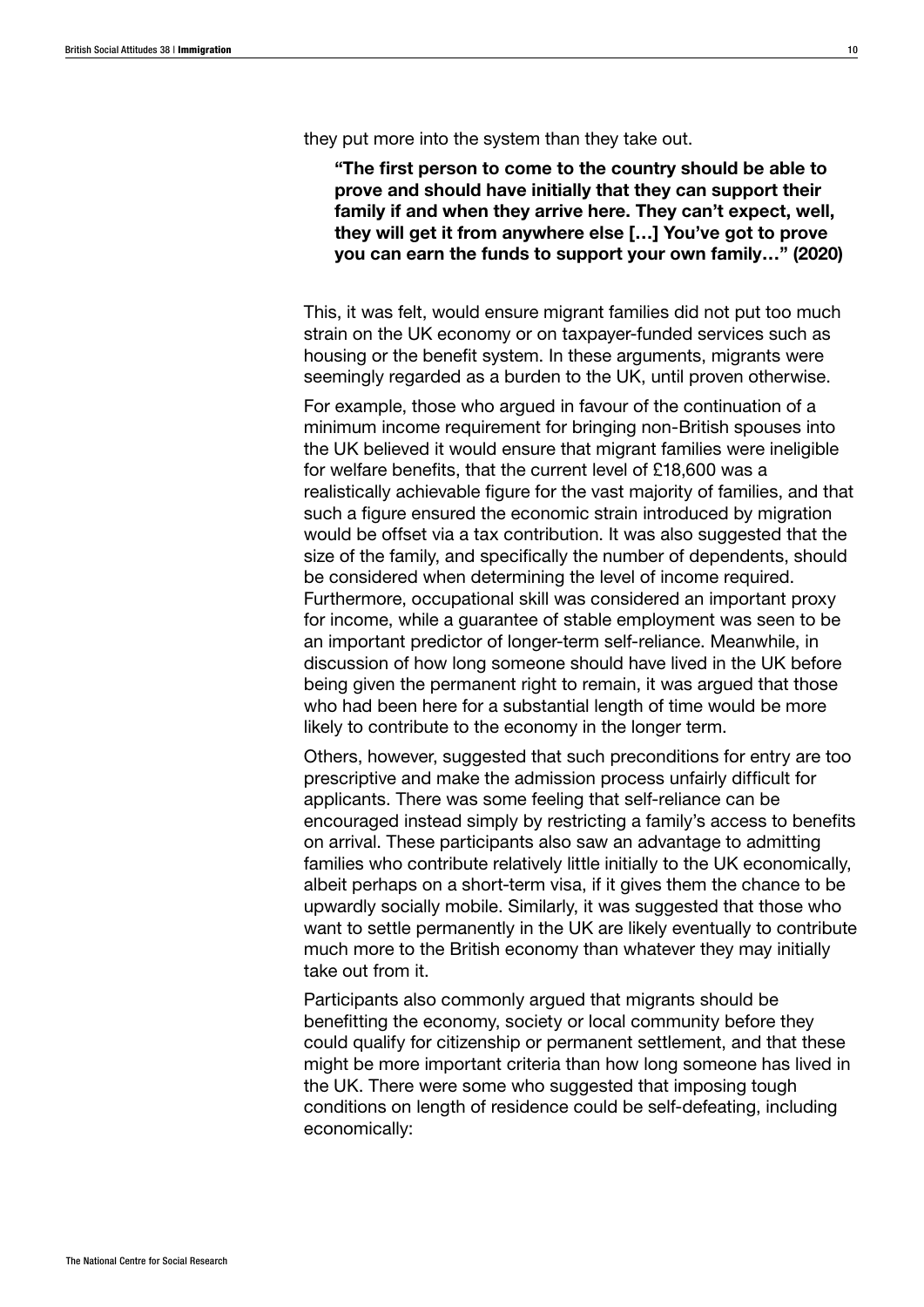"[…], the people who come here who work every day, submit their taxes and that should really take less time than someone who comes here, works a day a week, if that, lives here for five years and doesn't put the effort in." (2019)

"Again like I say, I think proving your worth, I just want to make sure that that includes, for example, wives and mothers bringing up children who may actually not be going out to work and bringing in money economically, but obviously they're bringing up children, doing important jobs." (2019)

Self-reliance was also one of the considerations that affected people's attitudes towards the desirability of requiring an everyday command of the English language as a condition of admission to Britain. It was argued that speaking English allows migrants to access health services, employment and education, to navigate day to day life such as doing their shopping, and to avoid tensions with local people. However, participants arguing for the importance of language skills were distributed along a spectrum, with some favouring a strict migration control system while others had more open attitudes.

"I don't think it's unreasonable to say, 'If you want to come and live here, you need to speak the language and integrate and join in.'" (2019)

"I find as well, you need to speak a reasonable standard of English. If you go to a doctor or hospital and you need to explain your symptoms to the doctor, you cannot keep on having interpreters and everything put into several different languages. It costs money." (2020)

Learning English was, however, not simply considered important for self-reliance but also for the integration of migrants into British society. Linguistic ability was not just about migrants' ability to interact and communicate and thereby avoid becoming socially isolated within their own ethnic community or family, but was also thought to facilitate learning about Britain and British values. Being integrated was also seen by some participants as something to which migrants should aspire and ideally demonstrate before being able to settle permanently or become citizens. Indeed, for some participants being integrated was as important, if not more so, than the financial contribution or economic independence migrants could demonstrate.

However, participants holding these views sometimes also argued that migrants who want to be British or to integrate should not face unnecessary barriers. Some participants also expressed disappointment with the state's failure to do enough to facilitate the integration of migrants.

"I just have a really, really baseline, simple thing. Do you want to be British? It's that trivial. It sounds trivial, but it's very, it's not a simple thing, but if somebody wants to be British, great." (2019)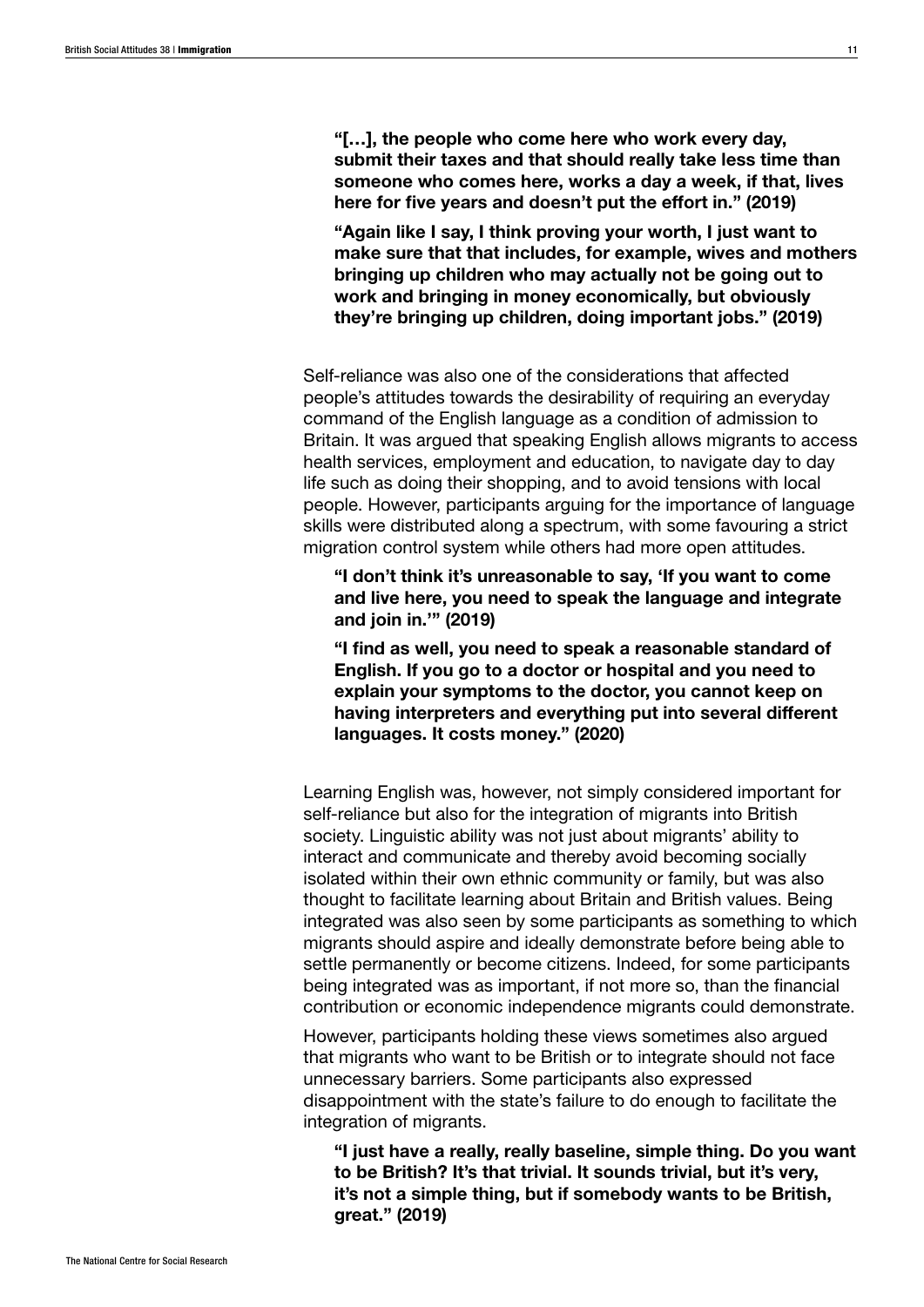"I don't know what's taken into account, but really, for me, it should be how much the people who want to become a British citizen are contributing to society. How much they're integrated, how they are settling into the British life, if you like. For me, that would be more important than a financial gain." (2020)

That said, one reason some felt that migrants should have lived in the UK for a reasonable length of time before they could apply for citizenship was to ensure they had adequate time to learn the language, as well as to have contributed to the country and acquired an understanding of British society and its politics before being granted full political and social rights.

## Freedom of movement

This mixture of moral and more self-interested considerations – cultural and international as well as economic - was also evident in what is often regarded as the most important decision that the UK has made on leaving the EU, that is, the ending of freedom of movement. Indeed, for some participants such a decision was justified on moral grounds – that is, that we should treat everyone the same regardless of their country of origin, and that non-EU nationals should be able to benefit from the opportunities to migrate to and work in the UK just as much as those from the EU. However, ethical and economic reasons were to some degree intertwined, as skills, not nationality, were what were thought to matter more.

"If you work, you work, if you're lazy, you're lazy in any culture, in any country, in any language. It doesn't matter where you're from." (2020)

The discussions revealed that participants' views on migrants' country of origin were also influenced by what would best benefit foreign relations and trade. Those who argued for immigration rules that favoured those from some countries over others were more open to immigration from countries that could offer mutually beneficial agreements, a point of view that featured particularly in the event held in 2019. Meanwhile, a view commonly expressed in both years was that maintaining close links to EU countries is particularly beneficial, given the preference of many British people to live or study in the EU. Those expressing this view thought continuity was important and that for a period of time at least we should protect EU nationals and British people living in the EU. Participants favouring closer ties with Europe also attributed value to proximity in terms of geography, culture, economy and history.

"I think it's definitely reasonable to have preferences, as people said earlier, from some countries and not from other countries depending on our country's relation with them geopolitically." (2019)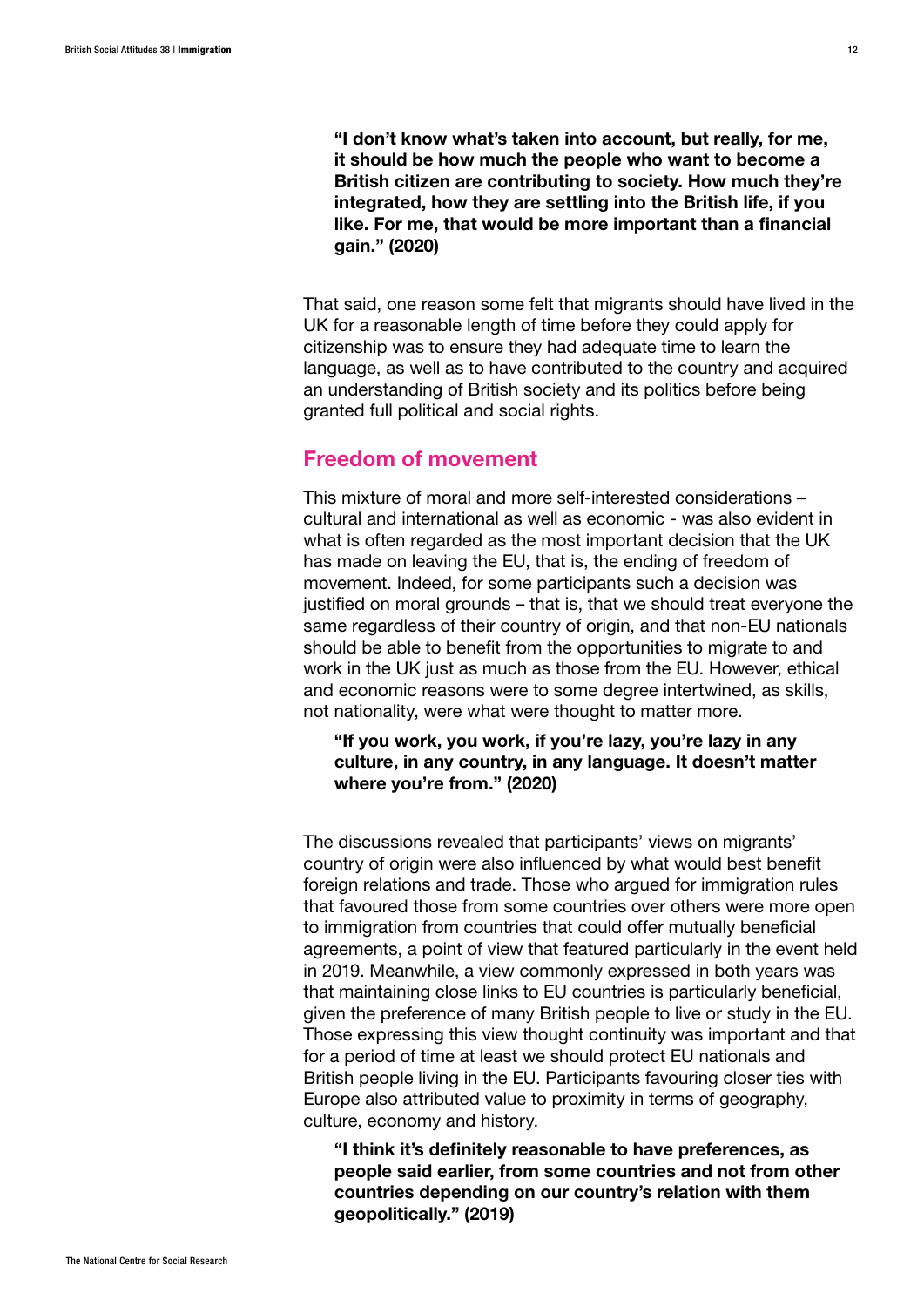"If that [closer tie] goes out the window, three million people who live here currently, and three million people who live in Europe who are British citizens, have to sell their houses and move, and that situation doesn't apply to any other country. There is no migration match. Yes, there are English people who live in Australia, but that European mix is unique." (2020)

In contrast, other participants pointed out that in terms of international relations, it was more helpful for the UK to be on the global stage and build or maintain existing links with – for example – the Commonwealth, America, Australia, or only specific countries in the EU. However, while there were conflicting views on which countries would be the best partners for reciprocal agreements, a common thread in these arguments was that we should be doing whatever would benefit the UK most.

"I wouldn't say that we're culturally more aligned to Hungary than Pakistan. Pakistan, we ran the place till 1947, we had very [good] links with it for hundreds of years, a lot of people are already over here, originate there, whereas Hungary was behind the Iron Curtain until relatively recently in my memory. I don't think the alignment is necessarily there." (2020)

However, people also expressed negative attitudes towards migration from economically poorer countries or from those they thought had different cultures from the UK, although such views were not widespread. This was most sharply illustrated by the view that was expressed in one instance that migration from Europe is preferable because of common religious and cultural practices. Participants argued that people from particular countries find it more difficult to become integrated or are less likely to follow the rules and regulations in place in the UK.

"There's places in the world where it's still illegal to be homosexual or their human rights is not as it would be here, so I don't think it is just a language and a skill. I think there is also, to look into things, like somebody's, the country they've come from, are they easily going to be able to integrate into a society that does accept, on the whole, women as equal or that homosexuality is acceptable? Not just acceptable, but normal. I think those things are important too." (2019)

Our deliberations were then often rich ones in which, in contrast to much of the public and political debate about migration, participants found themselves dealing with a balance of considerations, both moral and self-interested. On the one hand, they were motivated by a desire to see that migrants are economically productive (that is, that they contribute more to the economy than they take from it) and are able to integrate well, and that the economic interests of those living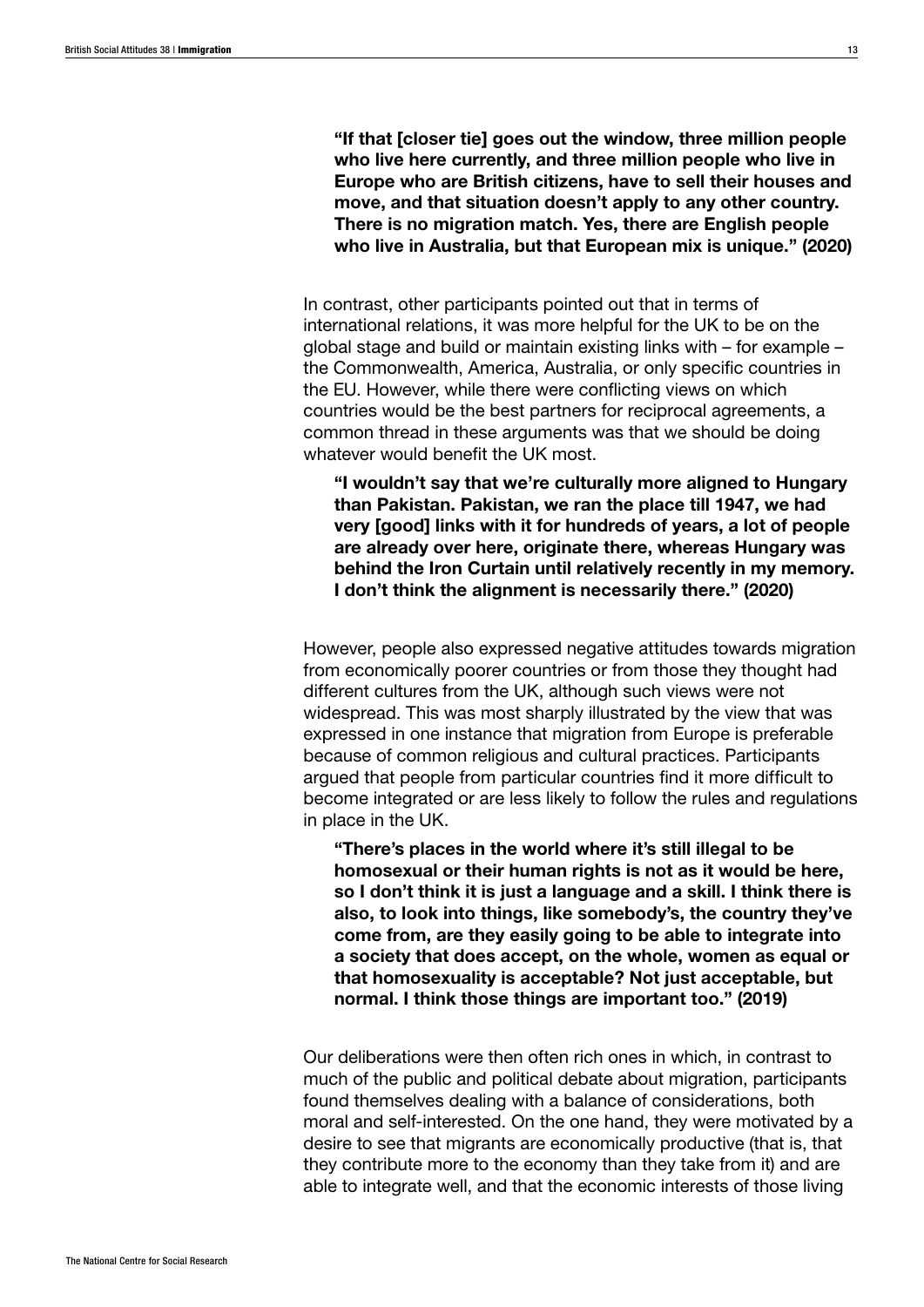here are protected. On the other hand, they were also motivated by a set of moral beliefs as discussed earlier – that everyone is entitled to live with their family and to have a good quality of life, and that Britain ought to be an open and welcoming country. As one participant expressed it:

"With my idealistic hat on, we're all citizens of the world and we should be able to go wherever we want, whenever we want. Obviously, I realise that's not necessarily the most practical viewpoint. I do think that if you want to come to this country, then you should be allowed to do that for whatever reason, whether it's a job, whether it's your family that's already over here. I think, yes, it's one that I battle with on a human level and on a practical level." (2020)

One other feature of the discussions should also be noted. This is that their tenor was different when migrants were being considered as potential workers than it was when they were being evaluated as potential users of public services. Participants appeared to take a more positive stance on migration when they were discussing who should be able to come here to work; in these discussions migrants were framed as people assumed to be making an active, positive contribution to the country and economy. On the other hand, participants were generally less supportive when talking about migrants' access to social services, a demand that was often referred to as a 'burden'. In other words, the image of a 'migrant' in participants' minds often appeared to shift depending on the topic being discussed, thereby opening up the prospect that some at least might sometimes want to be 'tough' on immigration while on other occasions preferring a more 'liberal' stance.

# Short-term impact

But what impact did these rich and diverse discussions have on the views of participants? The answer is one that perhaps neither Remainers nor Leavers in the often polarised public debate would have anticipated. On the one hand, participants emerged from the deliberation somewhat less concerned about the overall impact of immigration. On the other hand, they became somewhat more inclined to favour tighter controls on which migrants are admitted to the UK.

In truth, even before deliberating, our participants leaned towards the view that immigration is beneficial for both Britain's economy and its culture. In this they reflected a point of view that has become more widespread during the last decade among the general population (Hudson et al., 2020; Rolfe et al., 2021). Participants were invited on the pre-deliberation questionnaire to indicate on a scale from 0 to 10 whether they thought that migrants were good or bad for the country's economy and then to use the same scale to indicate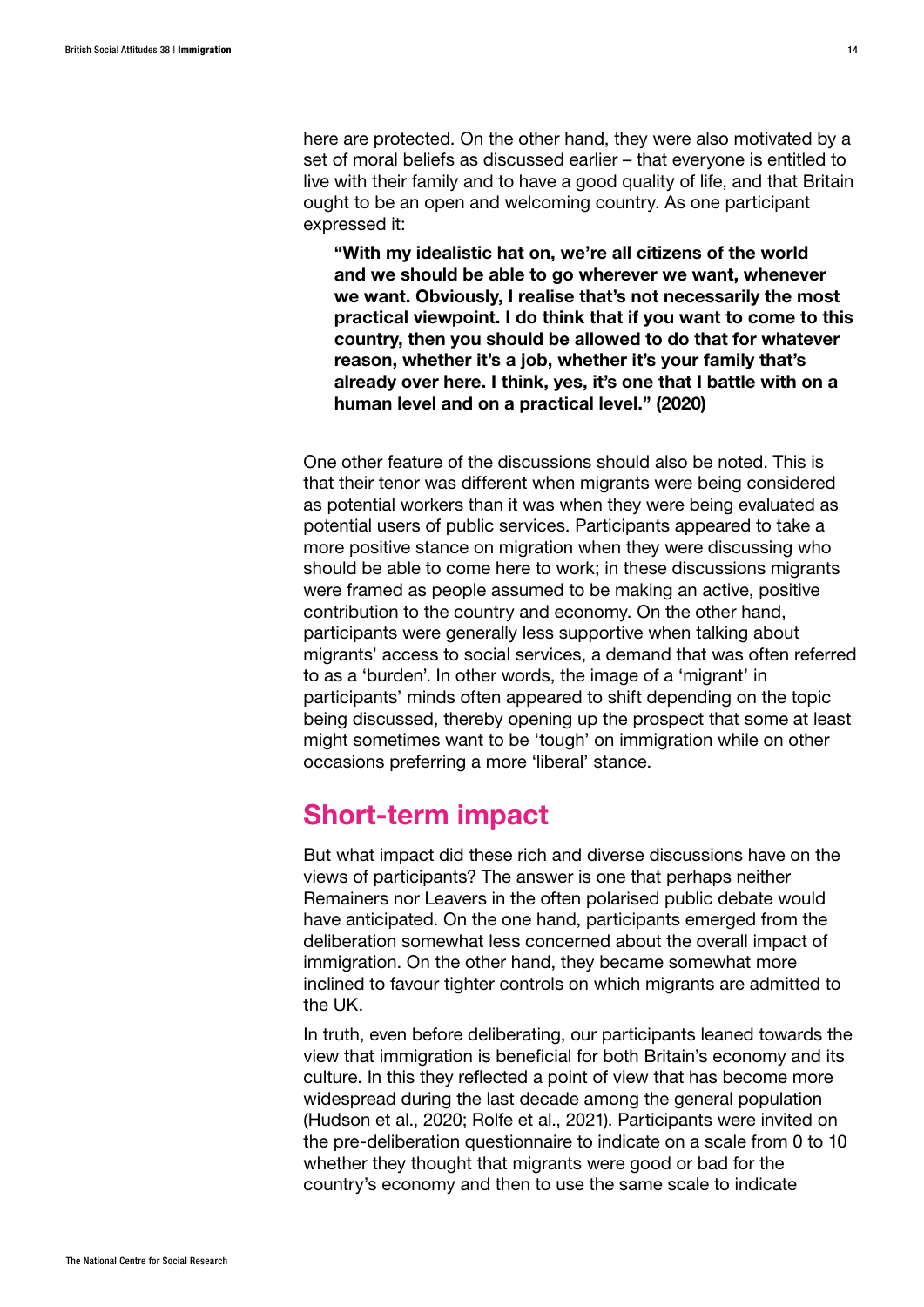whether they thought migrants enriched or undermined Britain's culture. As Table 1 shows, in both cases just over three-fifths chose a score of more than five, while the mean score given was six and a half. Yet despite the fact that participants began with this relatively favourable outlook, the proportion giving a positive score on the postdeliberation survey increased to around 70%, while the mean score was now approaching seven.

Table 1 Perceived impact of immigration on Britain's economy and cultural life, pre- and post-deliberation

|                      | Perceived impact of immigration on |                             |                  |                   |  |
|----------------------|------------------------------------|-----------------------------|------------------|-------------------|--|
|                      | <b>Britain's economy</b>           | <b>Britain's culture</b>    |                  |                   |  |
|                      |                                    | <b>Pre-Event Post-Event</b> | <b>Pre-Event</b> | <b>Post-Event</b> |  |
| Score on 0-10 scale  | %                                  | %                           | %                | %                 |  |
| 0-4 (bad/undermined) | 13                                 | 10                          | 18               | 14                |  |
| 5 (neither)          | 26                                 | 19                          | 18               | 17                |  |
| 6-10 (good/enriched) | 61                                 | 70                          | 64               | 69                |  |
| Mean score           | 6.48                               | 6.86                        | 6.50             | 6.91              |  |

Base: 376 people who participated in the deliberation and completed the recruitment survey, the preand post-event surveys and the survey administered a few months later.

Yet this movement was often accompanied by a swing in a less liberal direction on the policy issues that participants were invited to consider. Above all, this was true of attitudes towards the central issue of principle in the debate about post-Brexit public policy: whether or not to end freedom of movement for EU citizens. This issue was addressed by asking participants whether they were in favour or against 'requiring people from the EU who want to come to live here to apply to do so in the same way as people from outside the EU', a proposition that equates to an end to freedom of movement for EU citizens. As Table 2 shows, this view was already popular among our participants even before they had deliberated – three in five (60%) said that were strongly or somewhat in favour. However, after the event approaching three-quarters (73%) were in favour, primarily as a result of an 11 percentage point increase in the proportion who were 'somewhat' in favour. It appears that a perception that immigration has been beneficial did not necessarily translate into support for maintaining a relatively liberal stance on EU immigration, where, as we have seen, participants articulated a range of moral and self-interested arguments as to why EU migrants should not necessarily be treated more favourably.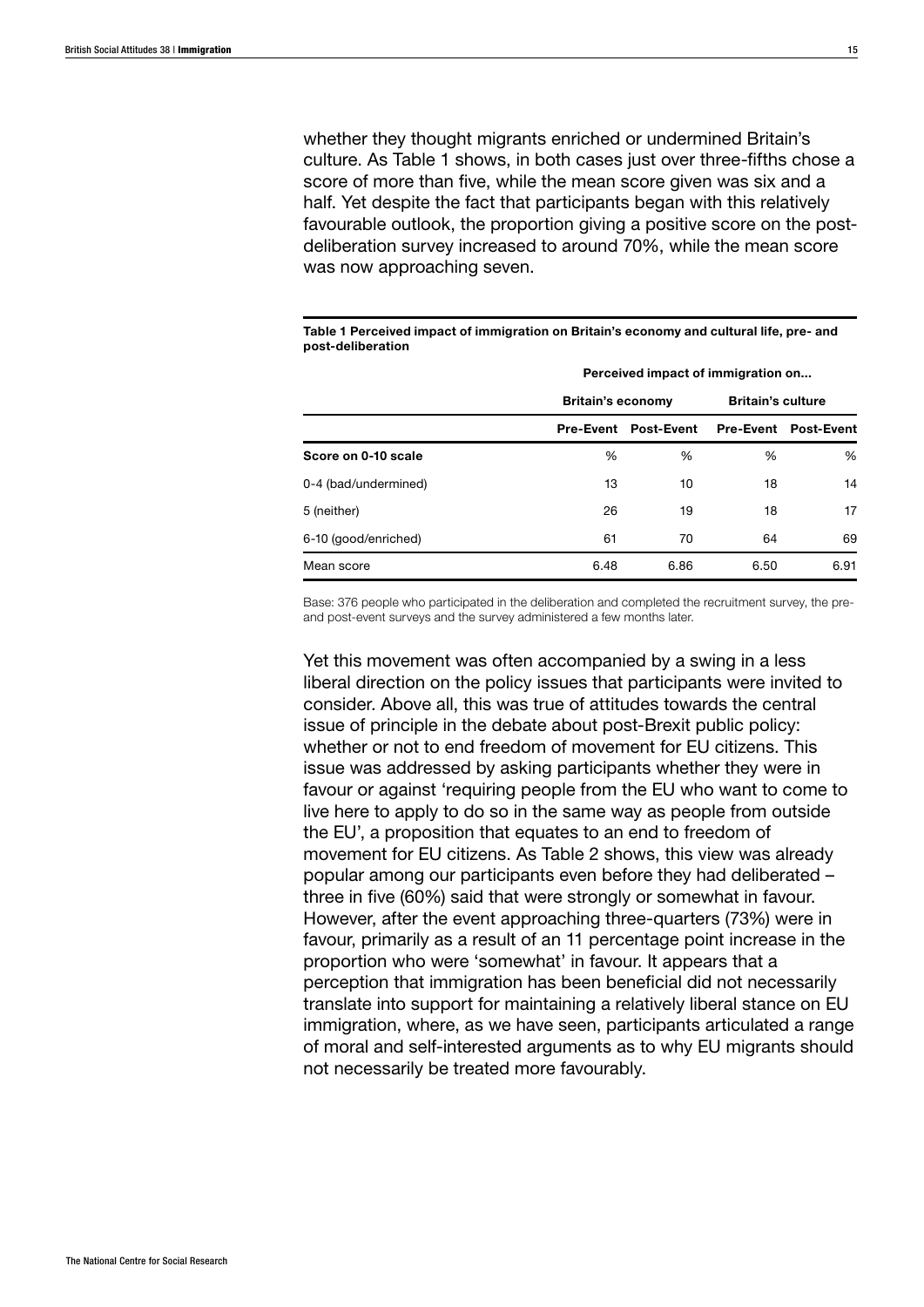|                               | Require application by        |                                |                   |                                       |  |
|-------------------------------|-------------------------------|--------------------------------|-------------------|---------------------------------------|--|
|                               | <b>EU migrants to Britain</b> |                                | UK migrants to EU |                                       |  |
|                               |                               | <b>Post-Event</b><br>Pre-Event |                   | <b>Pre-Event</b><br><b>Post-Event</b> |  |
|                               | %                             | %                              | %                 | %                                     |  |
| Strongly in favour            | 35                            | 37                             | 33                | 40                                    |  |
| Somewhat in favour            | 25                            | 36                             | 30                | 35                                    |  |
| Neither in favour nor against | 17                            | 10                             | 14                | 11                                    |  |
| Somewhat against              | 15                            | 11                             | 14                | 9                                     |  |
| Strongly against              | 7                             | 5                              | 8                 | 5                                     |  |
| Mean score                    | 3.67                          | 3.90                           | 3.68              | 3.96                                  |  |

#### Table 2 Attitudes towards ending freedom of movement, pre- and post-deliberation

Base: 376 people who participated in the deliberation and completed the recruitment survey, the preand post-event surveys and the survey administered a few months later.

Of course, ending freedom of movement not only means that EU citizens no longer have the automatic right to come to the UK to live and work, but also that UK citizens can no longer exercise the same right elsewhere in the EU. It might be thought that while people in the UK might like controls to be placed on the ability of EU migrants to come to Britain, they would be less willing to accept similar limitations on their right to migrate to an EU country. Yet, as Table 2 also shows, in practice the distribution of attitudes towards 'requiring people from Britain who want to live and work in an EU country to apply to do so in the same way as anybody else from outside the EU has to' was much the same in our pre-deliberation survey as the balance of opinion in respect of the same question about EU citizens. There was also much the same movement of opinion away from allowing freedom of movement. Thus, whereas in the pre-deliberation survey just over three-fifths (64%) said they were in favour of requiring UK citizens to apply to live and work in the EU, after the deliberation three-quarters (75%) expressed that view.

There were other examples of a move towards supporting tougher controls. Given the UK government's emphasis on income as a criterion for entry, respondents were asked both whether a migrant who comes to the UK should have to be earning a minimum income and whether the same should be true of any British citizen who wishes to bring their migrant spouse into the UK. We saw earlier that many participants expressed the view that migrants should be economically self-reliant. And as Table 3 shows, in the case of a new migrant, the proportion who felt there should be no minimum income requirement at all fell from 36% before the deliberation to 31% afterwards, while in the case of a spouse it dropped from 43% to 37%. Not that this meant there was an increased expectation that only those with high incomes should be admitted. Rather, in the case of both the migrant and the spouse there was an increase in the proportion who said that someone should be earning £15K or £20K a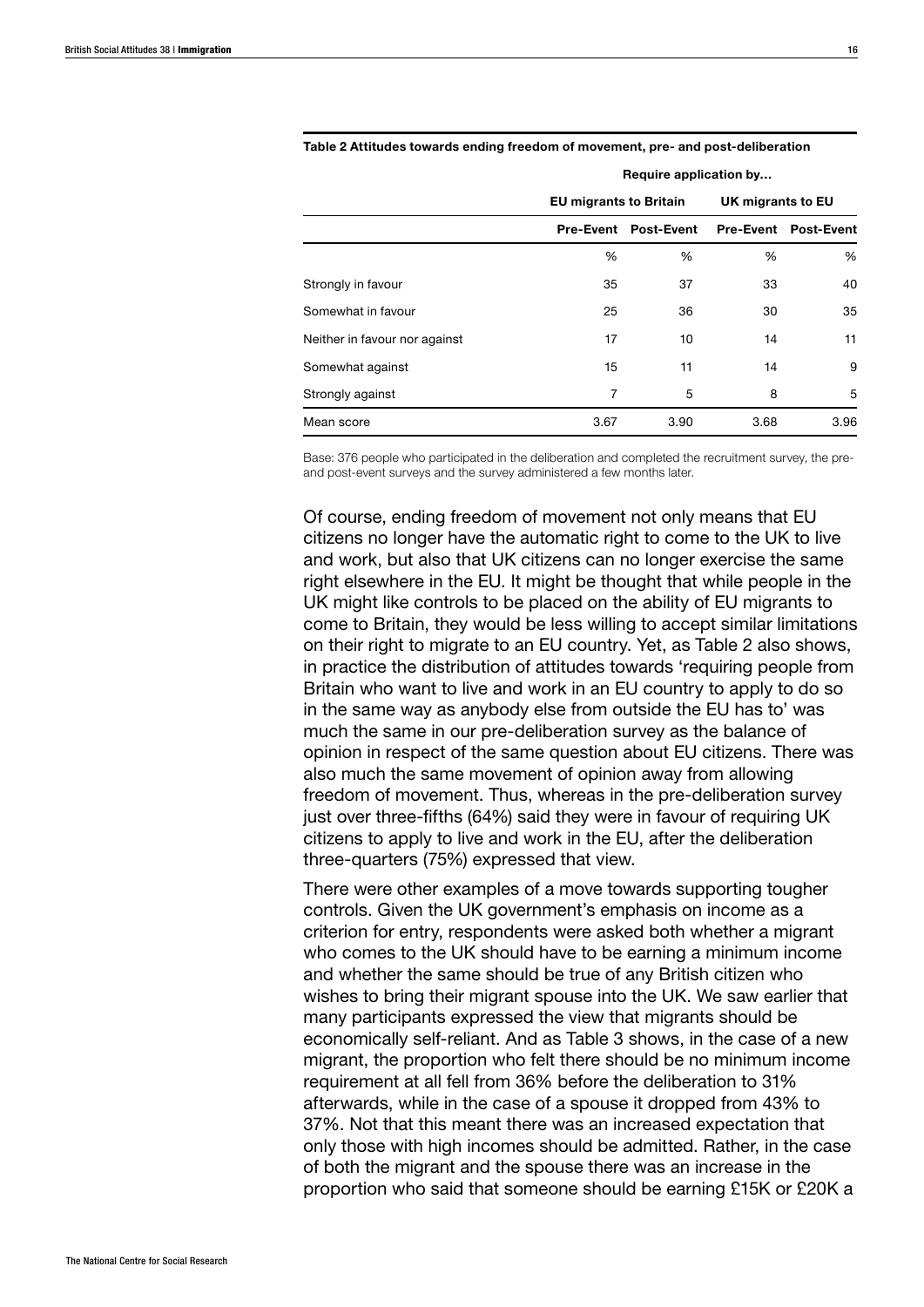year – a relatively modest figure, and one considerably below the income requirement of £25.6K that in practice the UK government has adopted (HM Government, 2020).

Table 3 Attitudes towards minimum income requirement for migrants and spouses, preand post-deliberation

|                          | Migrant |                             | Spouse+ |                             |  |
|--------------------------|---------|-----------------------------|---------|-----------------------------|--|
|                          |         | <b>Pre-Event Post-Event</b> |         | <b>Pre-Event Post-Event</b> |  |
| Minimum income should be | %       | %                           | %       | %                           |  |
| £40K                     | 2       | 2                           | 8       | 3                           |  |
| £30K                     | 14      | 12 <sup>2</sup>             | 15      | 16                          |  |
| £20K                     | 26      | 31                          | 19      | 26                          |  |
| £15K                     | 21      | 24                          | 16      | 17                          |  |
| None                     | 36      | 31                          | 43      | 37                          |  |
| Unweighted base          | 376     | 376                         | 346     | 346                         |  |

+ The question about a new migrant was asked of all 376 people who participated in the deliberation and completed the recruitment survey, the pre-and post-event surveys and the survey administered a few months later. The question about a new migrant's spouse was asked of the same group, with the exception of the 30 participants who had attended a pilot exercise in May 2019 (see Footnote 2).

There was also an increase, from 49% to 57%, in the proportion who agreed that a migrant husband/wife of a British citizen 'should only be allowed to come to the UK if they can speak everyday English', an ability that we have seen was often thought to be important for migrants' economic and social integration. Meanwhile, when asked how long a migrant who is working and paying taxes should have to wait before they can access welfare benefits on the same terms as British citizens, the proportion who responded that they should be able to do so either 'immediately' or after 'one year or less' fell from 43% on the pre-deliberation survey to 36% on the post-event one – a reflection it seems of the discussion of the potential 'burden' that immigration could create for the welfare system, and the need for migrants to offset this 'burden' before being granted full rights. In short, across a number of policy options the opportunity to deliberate persuaded some participants to back away from the most liberal positions on immigration control. To that extent, this meant they moved somewhat closer to the more selective and conditional approach adopted by the UK government in formulating its new immigration policy.

However, there was one area where public opinion moved away from the government's position. The entry criteria that the government has adopted in determining whether potential migrants can come to the UK now that it is no longer part of the EU emphasise the need for someone to be in a skilled occupation, as defined by the educational qualifications that are usually required to secure employment as well as the income that it commands. There is plenty of previous polling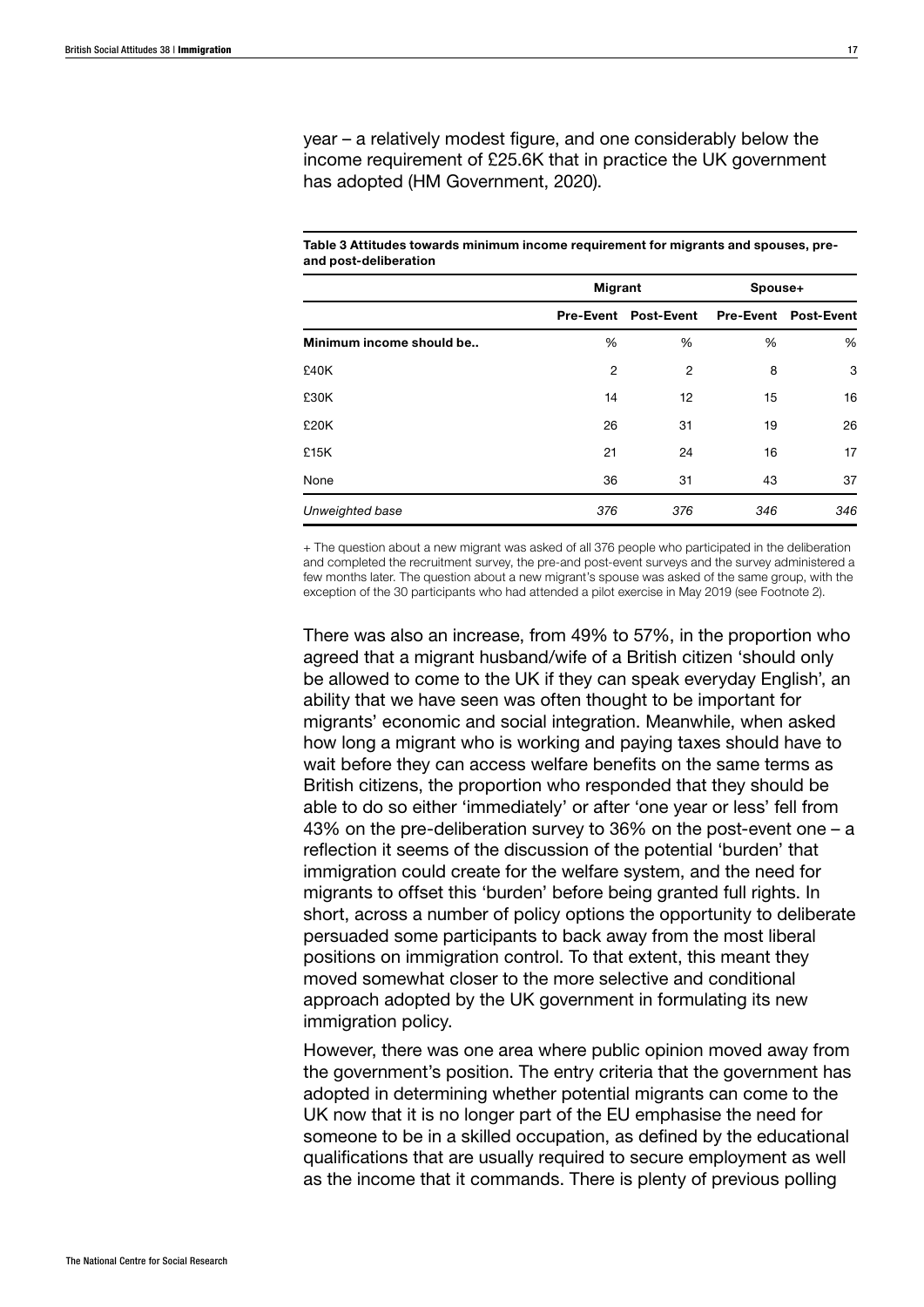that suggests that the public prefer 'skilled' to 'unskilled' migration. Yet there was considerable criticism of this approach in our discussions, both on moral and practical grounds. Meanwhile, what is meant by "skilled" is vague, and there is a risk that in asking people in a survey to choose between the two in the abstract, the term 'unskilled' implies 'less worthy' (Blinder and Richards, 2020; Ford et al., 2012). A better approach is to ask people whether those in particular familiar and specific occupations should be a high or a low priority for admission (see also Fernández-Reino, 2021).

As Table 4 reveals, even in our pre-deliberation survey adopting this approach exposed a mismatch between the UK government's conception of a skilled occupation and the occupations that our participants prioritised. In particular, slightly less than one in ten (9%) said that (skilled) bankers should be a high priority for admission to the UK, while well over half (56%) said that (unskilled) care workers should be. In these instances at least, participants' evaluations of the social worth of occupations were clearly at variance with their level of skill, as evidenced by their educational requirements and earnings potential. This pattern then became even more marked among our participants after they had deliberated. The proportion who said that bankers were a low priority increased from 34% to 44%, while the proportion who said that care workers were a high priority increased from 56% to 62%. In short, while participants became less liberal in their attitudes towards bankers, they became more liberal in respect of care workers, who, the discussions revealed, were both valued and thought to be in short supply.

|                   | <b>Bankers</b> | <b>Care workers</b> |    | Doctors Hotel workers |
|-------------------|----------------|---------------------|----|-----------------------|
| <b>Pre-Event</b>  | %              | %                   | %  | %                     |
| High priority     | 9              | 56                  | 77 | 21                    |
| <b>Neither</b>    | 57             | 35                  | 21 | 55                    |
| Low priority      | 34             | 9                   | 2  | 24                    |
| <b>Post-Event</b> | %              | %                   | %  | %                     |
| High priority     | 11             | 62                  | 77 | 18                    |
| Neither           | 46             | 29                  | 21 | 56                    |
| Low priority      | 44             | 10                  | 2  | 25                    |

Table 4 Perceived priority of those from different occupational backgrounds, pre- and post-deliberation

Base: 376 people who participated in the deliberation and completed the recruitment survey, the preand post-event surveys and the survey administered a few months later.

This movement towards a more liberal stance on care workers was not unique. Participants also moved in a more liberal direction on the treatment of those migrants who have made Britain their home. Before deliberating, a little under half (48%) of participants said that it should be 'very' or 'quite' easy for someone who is not a British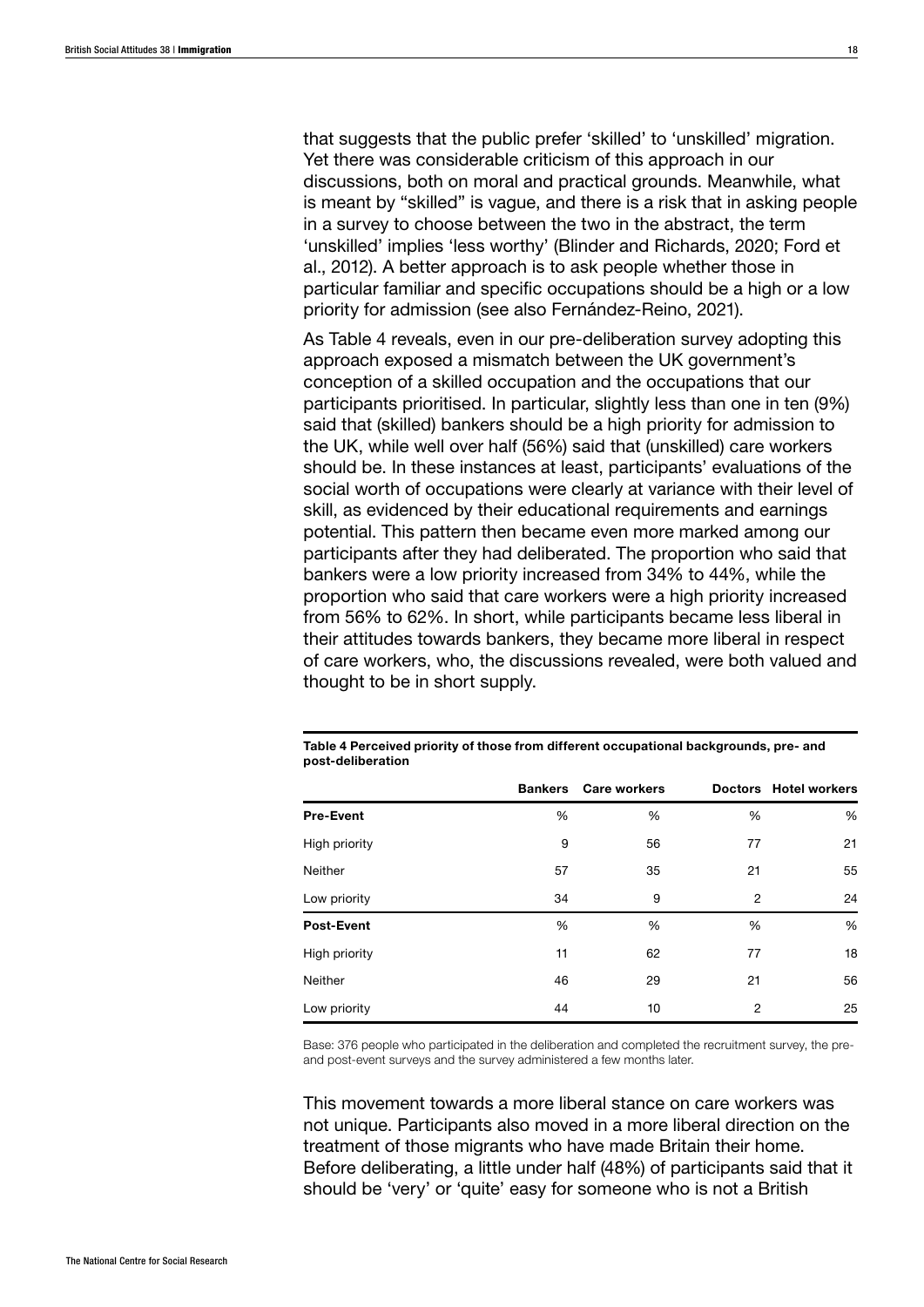citizen but who 'has lived here continuously for the last five years' to apply to become a British citizen. After deliberating, the proportion who held that view rose to 55%. A wish to control who comes to the UK does not necessarily imply an inclination to deny political and social rights to those who are admitted and have resided in Britain for some time.

There were also some shifts in a more liberal direction when respondents were asked whether people from particular countries should be able to come to the UK relatively easily or whether they should find it more difficult. Two of the countries that were named, France and Poland, were EU members – but one more long-standing than the other – while two were Commonwealth countries, Australia and Pakistan, who it might be thought should have preferential access to the UK because they are part of the English-speaking cultural diaspora.

Table 5 reveals that, in line with the views expressed at Table 2, for each country between three-fifths and two-thirds of participants said in their pre-deliberation response that it should be neither easy nor difficult for people to come to the UK. For the most part this picture did not change in the post-deliberation survey. However, there were some small (but statistically significant) movements. There was an increase, from 24% to 29%, in the proportion who felt that it should be relatively easy for people from France to come to the UK, while there were declines in the proportion who felt that it should be relatively difficult for those from Poland (from 15% to 10%) and Pakistan (from 23% to 17%) to come. So here there was some marginal evidence of people becoming more liberal, and not least in respect of the two countries (Pakistan and Poland) that have been among the largest sources of migration to Britain and where at the outset participants were somewhat more likely to say that it should be relatively difficult for people to come to the UK.

| $\frac{1}{2}$<br>for people to come from: | Australia | <b>France</b> | Pakistan | Poland |
|-------------------------------------------|-----------|---------------|----------|--------|
| <b>Pre-Event</b>                          | %         | %             | %        | %      |
| Easy                                      | 27        | 24            | 15       | 21     |
| Neither                                   | 63        | 65            | 62       | 64     |
| <b>Difficult</b>                          | 10        | 10            | 23       | 15     |
| <b>Post-Event</b>                         | %         | %             | %        | %      |
| Easy                                      | 31        | 29            | 17       | 25     |
| Neither                                   | 59        | 62            | 66       | 65     |
| <b>Difficult</b>                          | 10        | 8             | 17       | 10     |

Table 5 Attitudes towards migrants from particular countries, pre- and post-deliberation Should be relatively easy/difficult

Base: 376 people who participated in the deliberation and completed the recruitment survey, the preand post-event surveys and the survey administered a few months later.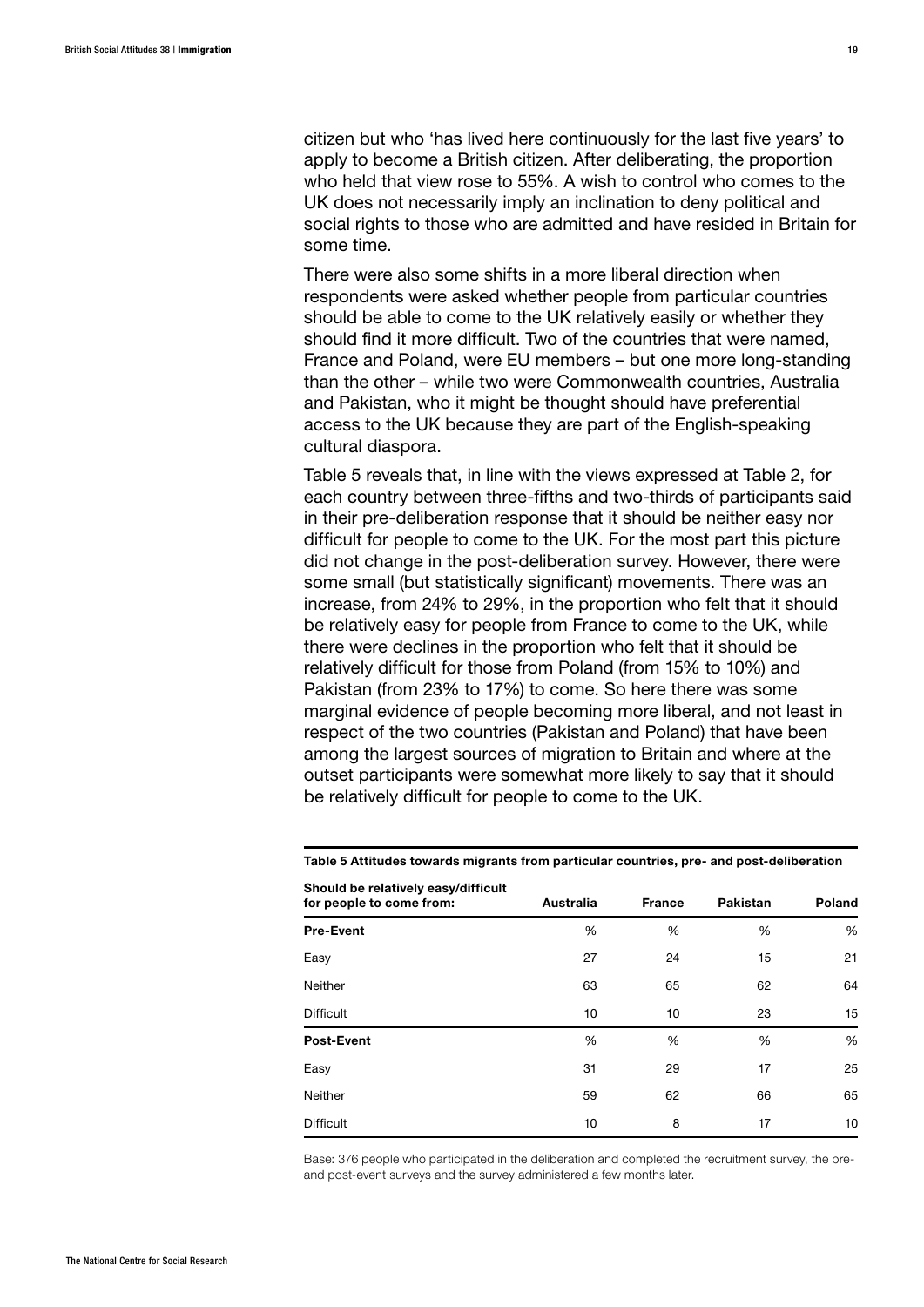The deliberation did not, then, simply produce a swing 'for' or 'against' immigration. Rather a more widespread appreciation of the benefits of immigration was often - though not always - accompanied by slightly stronger support for the introduction or extension of controls on immigration. Indeed, our surveys confirm the impression created by the deliberative discussions that it was control – and not simple limits on numbers – that most participants wanted Britain's new immigration policy to deliver. When at our 2019 event we asked participants whether it was more important 'to limit the total number of immigrants who come to Britain in any one year' or 'to control who comes to Britain to live and work so that we are letting in those who we need' no less than three-quarters (75%) backed the latter view in their pre-event survey, while just 17% prioritised a limit on numbers. Moreover, that latter proportion fell to just 11% in the responses to the post-event questionnaire.<sup>5</sup> Against this backdrop, attitudes appear to have become more nuanced, a pattern that might be thought to be consistent with a more considered evaluation of the policy options between which the UK was having to choose – just as many theorists anticipate deliberation should deliver (Bächtiger et al., 2018; Fishkin, 2018b; Niemeyer and Dryzek, 2007). It perhaps also suggests that rather than becoming entrenched in their existing views participants may have become less polarised in their attitudes towards the issue, with each side in the immigration debate willing to be persuaded of at least some of the merits of their opponents' case. It is to that possibility that we now turn.

# A meeting of minds?

We do so by looking at whether the views of supporters and opponents of Brexit came together in the wake of the deliberation or whether they moved further apart. As indicated early on in this chapter, a measure of whether and how strongly our participants regarded themselves as a 'Remainer' or a 'Leaver' was obtained via our initial general population surveys conducted some months before each deliberative event. This was secured by asking them, 'Thinking about Britain's relationship with the European Union, do you think of yourself as a 'Remainer', a 'Leaver', or do you not think of yourself in that way?'. Those who said they did not think of themselves in that way were then asked the follow-up question, 'Do you think of yourself as a little closer to one side or the other?'. No less than 93% of participants said that they were a 'Remainer' or a 'Leaver' in response to one or other of these questions.

<sup>5</sup> This fall, measured on just 188 respondents falls just short of being statistically significant at the 5% level. At the 2020 event we invited participants to use a 10-point scale to indicate whether they thought 'The government should set a maximum limit on the number of migrants who can come to Britain' (which was scored at 0) or that 'the government should judge every application to come and live in Britain on its merits (scored 10). Only 15% of participants recorded a score of between 0 and 4 while the average score increased from 6.72 on the pre-event survey to 6.93 on the post-event, though this movement is not statistically significant.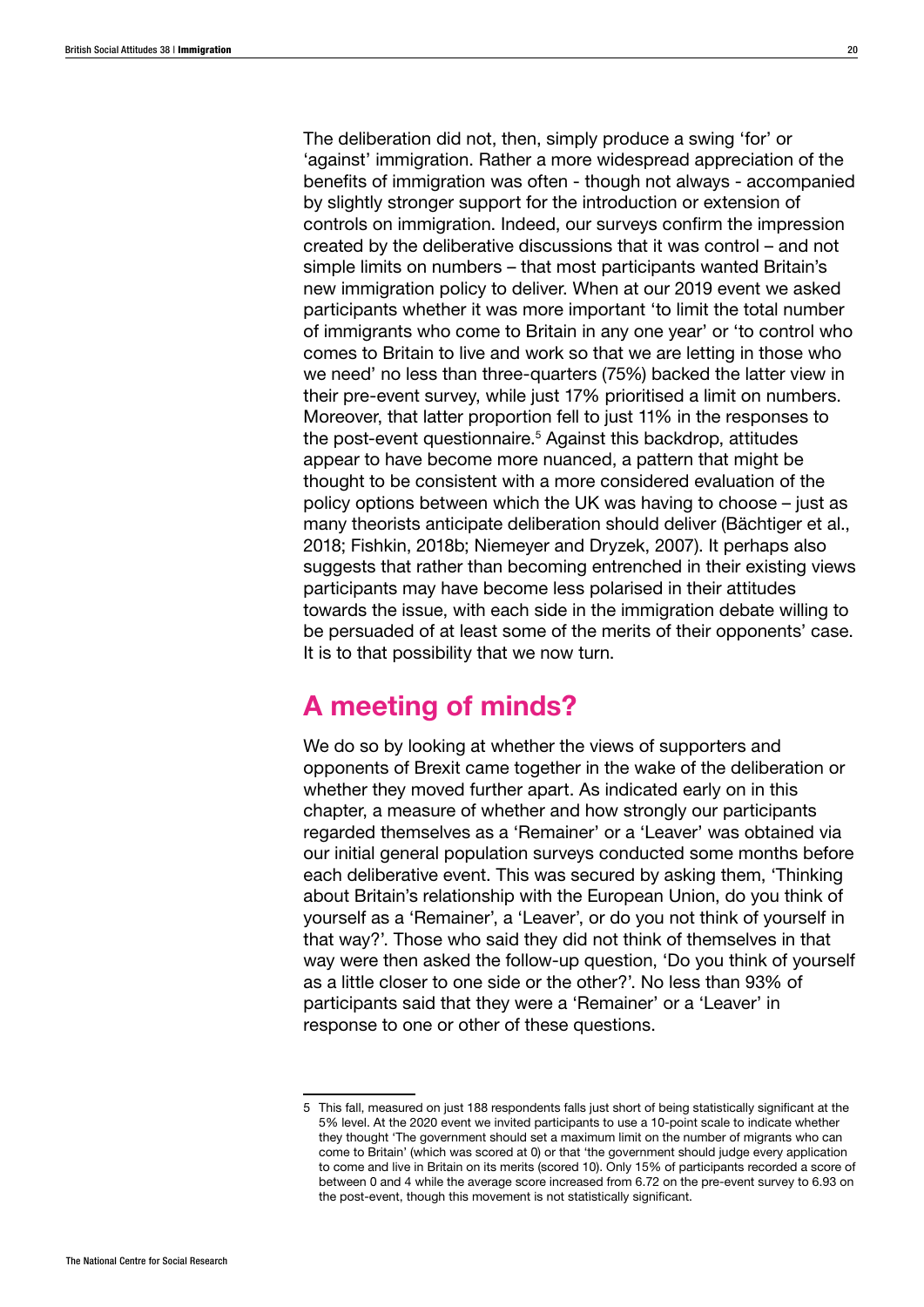Table 6 shows how the views of these two sets of partisans on the impact of immigration on Britain's economy changed between the pre- and post-deliberation survey. They started off quite far apart. Nearly four in five (78%) of Remainers gave a score of six or more, indicating that they were inclined to the view that immigration was good for the economy. In contrast, only just over two in five Leavers (43%) gave the same score. Given their already largely favourable view, it perhaps is not surprising that the proportion of Remainers giving a score of six or more only increased marginally to 83%, while the average score that they gave (7.53) barely changed at all. Nearly all of the swing behind the view that immigration is good for the economy we observed at Table 1 occurred among Leavers, nearly three-fifths of whom (58%) now gave a score of six or more, while their average score increased substantially from just under 5.4 to a little over six. As a result, the gap between Leavers and Remainers was now considerably narrower.

Table 6 Perceived impact of immigration on Britain's economy by Brexit identity, pre- and post-deliberation

|                                               | <b>Remainers</b> |                             | <b>Leavers</b> |                             |  |
|-----------------------------------------------|------------------|-----------------------------|----------------|-----------------------------|--|
|                                               |                  | <b>Pre-Event Post-Event</b> |                | <b>Pre-Event Post-Event</b> |  |
| Perceived impact of immigration on<br>economy | %                | %                           | %              | %                           |  |
| 0-4 (bad/undermined)                          | 3                | 3                           | 24             | 21                          |  |
| 5 (neither)                                   | 19               | 14                          | 33             | 21                          |  |
| 6-10 (good/enriched)                          | 78               | 83                          | 43             | 58                          |  |
| Mean score                                    | 7.52             | 7.53                        | 5.35           | 6.02                        |  |
| Unweighted bases                              | 203              | 203                         | 151            | 151                         |  |

A similar pattern is in evidence when participants were asked their views about the cultural impact of immigration (see Table 7). Predeliberation, over four in five (83%) of Remainers gave a score of six or more, thereby indicating that they were inclined to the view that immigration enriched Britain's culture. This was almost twice the equivalent proportion among Leavers (42%). The attitudes of Remainers barely changed at all after deliberation. Once again, nearly all of the movement towards a more favourable view of the impacts of immigration occurred among Leavers, half of whom now gave a score of six or more. At the same time the average score of Leavers increased from just above five to as much as 5.81.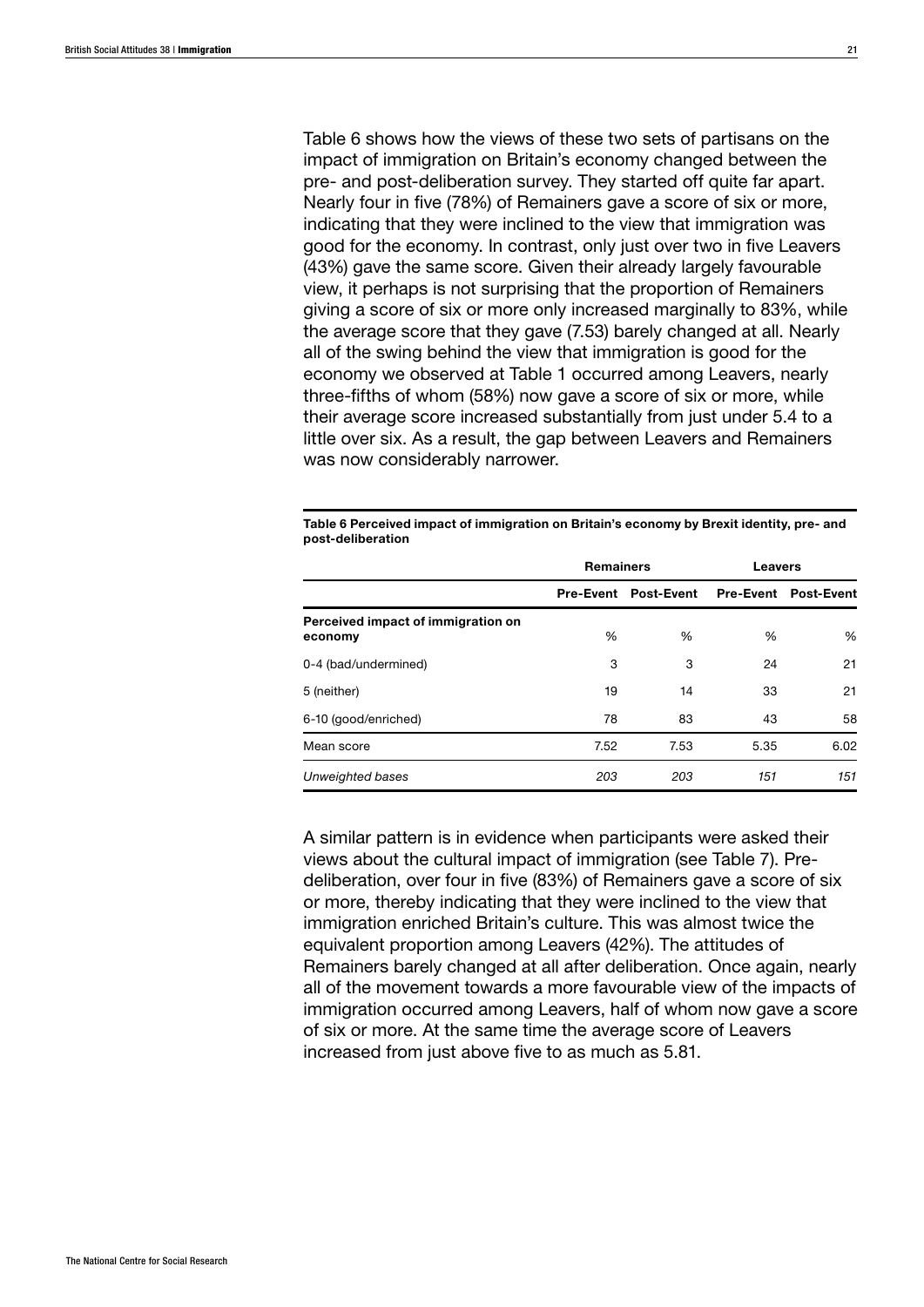|                                                                | <b>Remainers</b> |                             | <b>Leavers</b> |                             |  |
|----------------------------------------------------------------|------------------|-----------------------------|----------------|-----------------------------|--|
|                                                                |                  | <b>Pre-Event Post-Event</b> |                | <b>Pre-Event Post-Event</b> |  |
| Perceived Impact of Immigration on<br><b>Britain's culture</b> | %                | %                           | %              | %                           |  |
| 0-4 (bad/undermined)                                           | 3                | 5                           | 36             | 26                          |  |
| 5 (neither)                                                    | 14               | 12                          | 21             | 23                          |  |
| 6-10 (good/enriched)                                           | 83               | 83                          | 42             | 50                          |  |
| Mean score                                                     | 7.71             | 7.72                        | 5.08           | 5.81                        |  |
| Unweighted bases                                               | 203              | 203                         | 151            | 151                         |  |

Table 7 Perceived impact of immigration on Britain's culture by Brexit identity, pre- and post-deliberation

So far as attitudes towards the consequences of immigration are concerned, there was then some meeting of minds between Remainers and Leavers. This was largely because Leavers moved closer to the more favourable starting outlook of Remainers. The two groups still had their differences, but it appears that the deliberation had served to reduce them somewhat. But what happened on attitudes towards the various policy options that participants had been asked to consider – where, after all, the overall movement of opinion had been towards somewhat tighter control?

Table 8 addresses this question for the issue of ending freedom of movement for EU citizens. This again was a subject on which the two sets of participants were far apart prior to deliberation. Leavers were almost unanimous in their support for requiring EU citizens who wish to come to the UK to live and work to apply to do so. Nearly nine in ten (88%) said they were in favour, whereas fewer than two in five Remainers (38%) expressed the same view. However, the views of Remainers were markedly different after the deliberation – now as many as three in five (61%) were in favour, in stark contrast to the position beforehand when slightly more had been opposed to than supportive of the option. Among Leavers, in contrast, not only was there no similar swing in favour, but also the proportion who said that they were 'strongly in favour' fell somewhat (from 63% to 56%).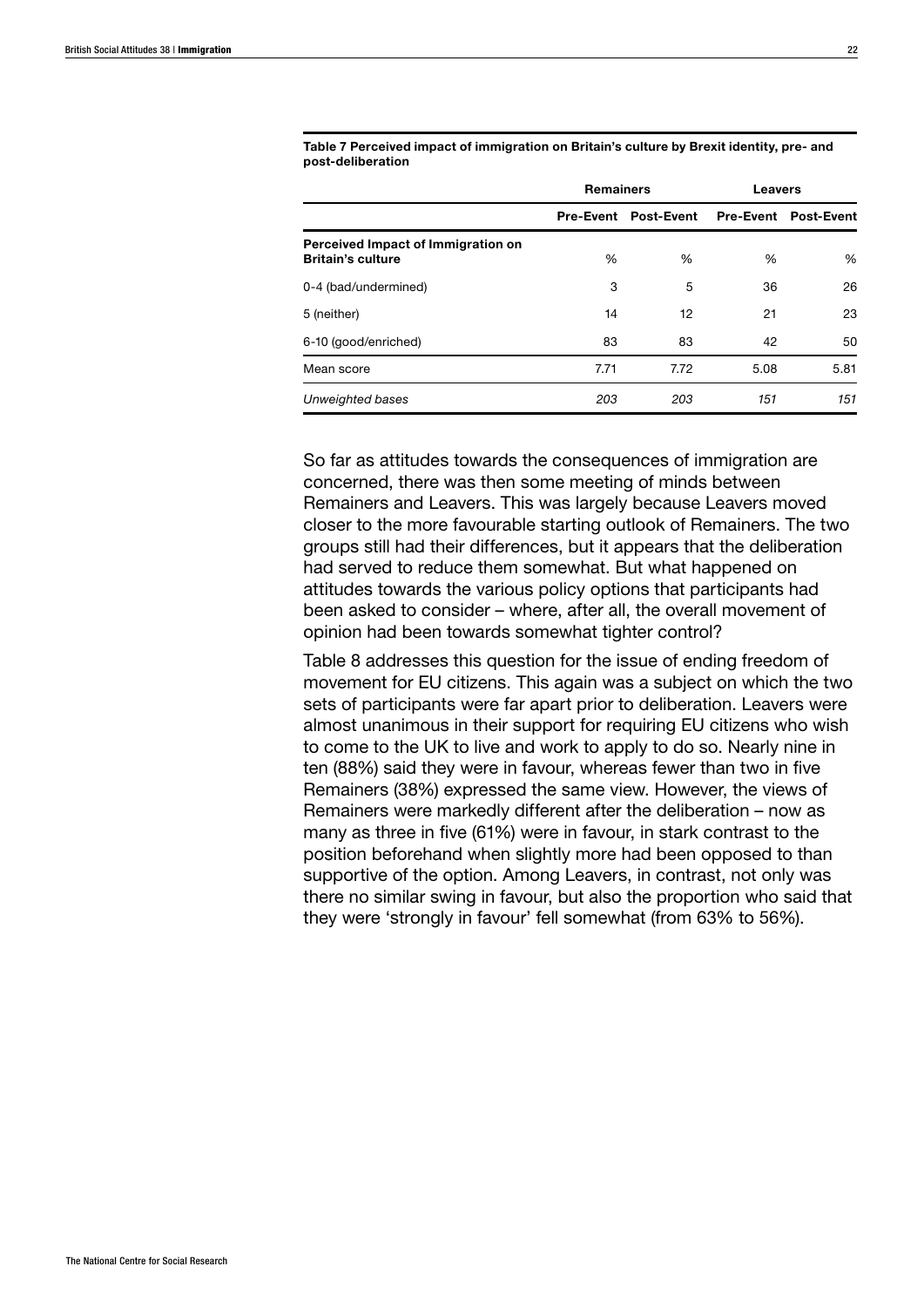|                                                           | <b>Remainers</b> |                             |      | <b>Leavers</b>              |  |  |
|-----------------------------------------------------------|------------------|-----------------------------|------|-----------------------------|--|--|
|                                                           |                  | <b>Pre-Event Post-Event</b> |      | <b>Pre-Event Post-Event</b> |  |  |
| <b>Require EU migrants to Britain to</b><br>apply to come | %                | %                           | %    | %                           |  |  |
| Strongly in favour (5)                                    | 15               | 20                          | 63   | 56                          |  |  |
| Somewhat in favour (4)                                    | 22               | 40                          | 25   | 31                          |  |  |
| Neither in favour nor against (3)                         | 21               | 12                          | 9    | 9                           |  |  |
| Somewhat against (2)                                      | 27               | 18                          | 3    | 4                           |  |  |
| Strongly against (1)                                      | 13               | 9                           |      |                             |  |  |
| Mean score                                                | 2.99             | 3.44                        | 4.47 | 4.38                        |  |  |
| Unweighted bases                                          | 203              | 203                         | 151  | 151                         |  |  |

Table 8 Attitudes towards ending freedom of movement for EU citizens by Brexit identity, pre- and post-deliberation

Thus, here too there was also some meeting of minds. But whereas in the case of perceptions of the impact of the consequences of immigration it had been Leavers who changed their minds, on ending freedom of movement for EU citizens it was primarily Remainers who did so. The opportunity to consider the issue on its merits, free from the partisan battle over immigration that had dominated the EU referendum campaign, had apparently led to a substantial rethink among a group of voters that mostly still believed in the advantages of migration but who were now also persuaded that it required a greater degree of control.

A not dissimilar pattern is found in Table 9, which undertakes the same analysis for whether UK citizens who wish to move to the EU should have to apply to do so. Prior to deliberation around four in five Leave voters (82%) thought that they should, compared with only around a half of Remainers (49%). However, after deliberation support for the idea had increased among Remainers to 62%. Although in this instance this movement was matched to some degree among Leavers – 88% now said they were in favour – the proportion who said they were strongly in favour dropped somewhat (from 59% to 54%), and, if translated into a scale from 1-5, the average score of the responses given by Leavers was little changed.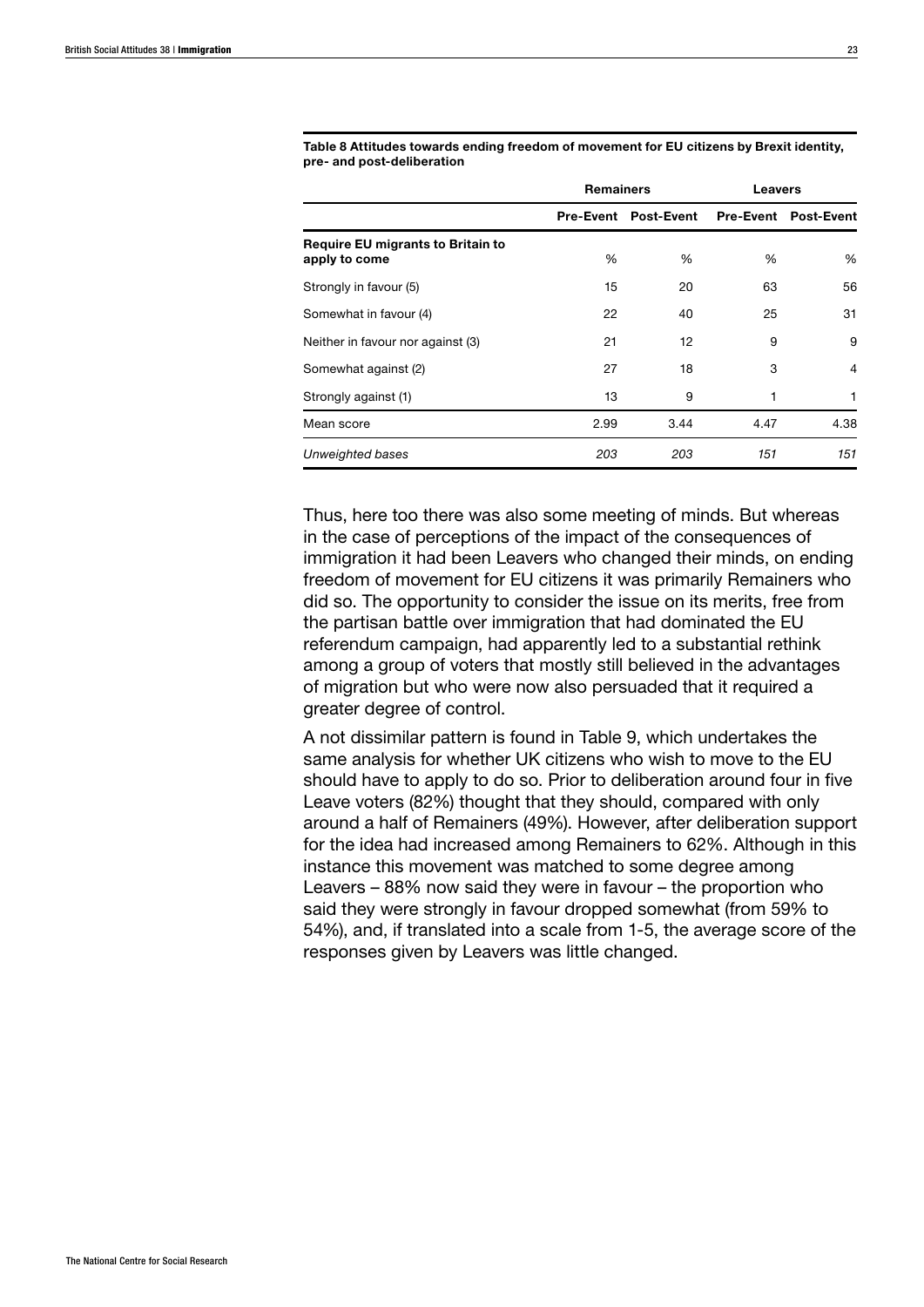|                                                               | <b>Remainers</b> |                                           | <b>Leavers</b> |      |  |
|---------------------------------------------------------------|------------------|-------------------------------------------|----------------|------|--|
|                                                               |                  | Pre-Event Post-Event Pre-Event Post-Event |                |      |  |
| <b>Require UK migrants to Britain to</b><br>apply to go to EU | %                | %                                         | %              | %    |  |
| Strongly in favour (5)                                        | 19               | 28                                        | 59             | 54   |  |
| Somewhat in favour (4)                                        | 30               | 34                                        | 23             | 35   |  |
| Neither in favour nor against (3)                             | 11               | 13                                        | 13             | 9    |  |
| Somewhat against (2)                                          | 25               | 16                                        | 3              | 1    |  |
| Strongly against (1)                                          | 15               | 9                                         | 2              | 2    |  |
| Mean score                                                    | 2.99             | 3.44                                      | 4.34           | 4.38 |  |
| Unweighted bases                                              | 203              | 203                                       | 151            | 151  |  |

Table 9 Attitudes towards ending freedom of movement for UK citizens by Brexit identity, pre- and post-deliberation

However, this narrowing of the difference between Remainers and Leavers was less in evidence and certainly not consistent on the other policy issues where we have seen that there was a movement towards a somewhat less liberal position among participants in general (see Table 10). True, nearly all of the decline in support for not having a minimum income requirement when a British citizen wishes to bring a migrant spouse into the UK occurred among Remainers – support fell among them by 11 percentage points compared with just two points among Leavers. However, the same is not true of the question on requiring migrants themselves to have a minimum income. Support for not having any such requirement fell by six points among both Remainers and Leavers. Equally, as Table 10 shows, the decline in the proportion who said migrants should only have to wait a year or less before being able to access welfare benefits on the same terms largely occurred among Remainers.<sup>6</sup> Yet, at the same time, the increase in the proportion who thought that a spouse entering the UK should be able to speak everyday English was, if anything, rather greater among Leavers (14 points) than Remainers (11 points). Although between them the responses in Table 10 do not indicate that there was any further polarisation in attitudes, they certainly show that there were limits to the extent that Remainers and Leavers came together in the immediate wake of their deliberation.

<sup>6</sup> However, it should be noted that the narrowing of the difference between Remainers and Leavers does not quite reach statistical significance.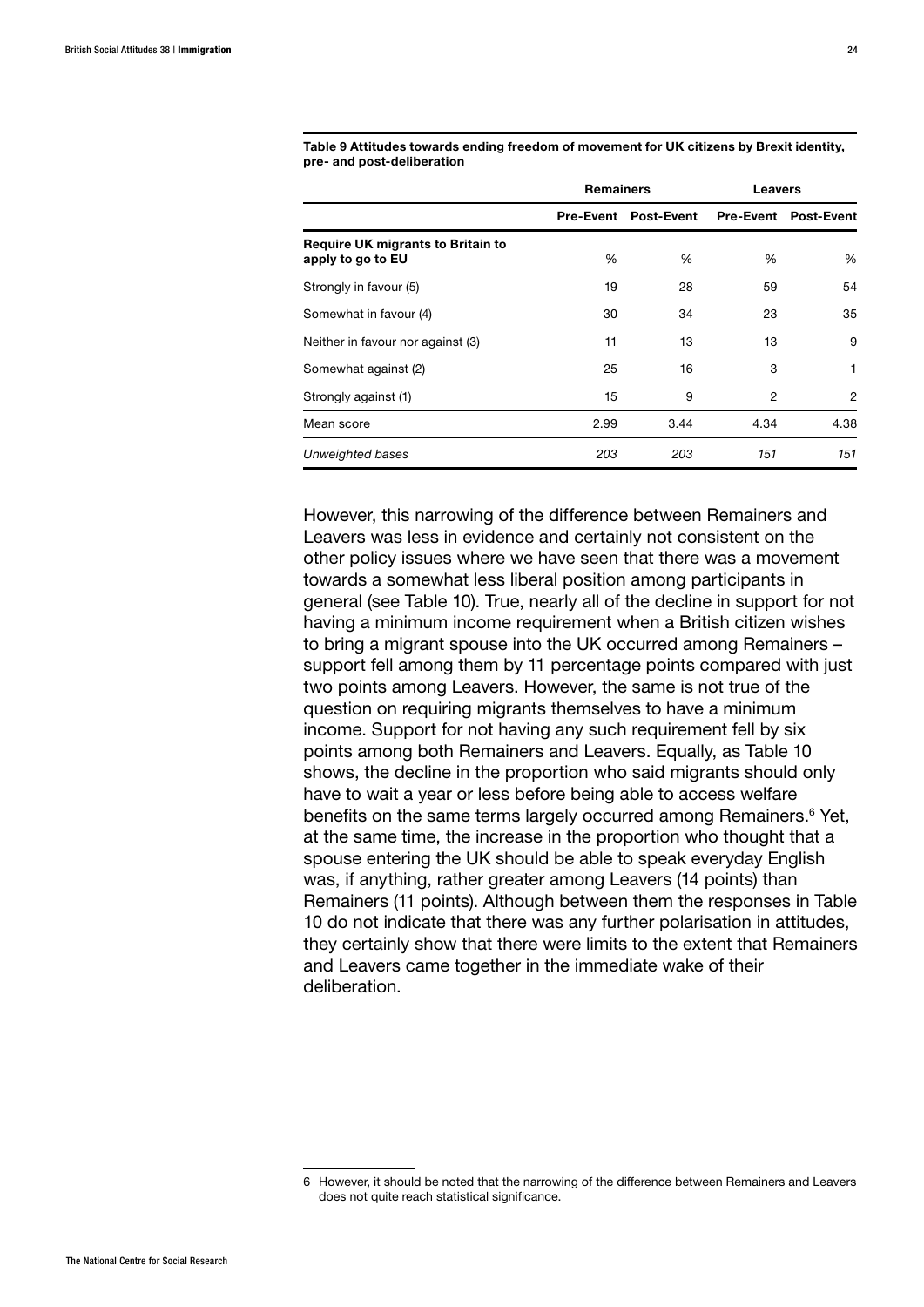|                                                | <b>Remainers</b> |                             | <b>Leavers</b> |                             |  |
|------------------------------------------------|------------------|-----------------------------|----------------|-----------------------------|--|
|                                                |                  | <b>Pre-Event Post-Event</b> |                | <b>Pre-Event Post-Event</b> |  |
|                                                | %                | %                           | %              | %                           |  |
| No minimum income for migrants                 | 45               | 39                          | 24             | 18                          |  |
| No minimum income for spouses*                 | 53               | 42                          | 28             | 26                          |  |
| Migrants wait 1 year or less for benefits      | 56               | 44                          | 26             | 22                          |  |
| Agree spouse should speak everyday<br>English* | 35               | 44                          | 62             | 76                          |  |
| Unweighted bases                               | 203              | 203                         | 151            | 151                         |  |
| Unweighted bases for "*' items                 | 189              | 189                         | 141            | 141                         |  |

Table 10 Attitudes towards possible immigration controls by Brexit identity, pre- and postdeliberation

There was, then, some evidence that the attitudes of Remainers and Leavers became somewhat less polarised in the wake of their deliberations about immigration. On the perceived consequences of immigration, it was primarily Leavers that shifted, moving towards the more favourable outlook of Remainers. But on the details of immigration policy, including on the issue of freedom of movement, it was Remainers who changed their minds most, taking them closer to the view of Leavers in favour of stronger immigration controls. Participants on both sides of the Brexit divide did indeed seem to develop a more nuanced point of view following discussion.7 However, did the impact of the deliberation last during the weeks and months after the deliberation?

# Did the impact of the deliberation last?

Ascertaining that people express different views immediately after deliberating is of interest in itself. It potentially gives us insight into what public attitudes would be if voters were better informed and had the opportunity to consider the issues at stake at length (Fishkin, 2011). However, we might also want to know whether the change of outlook among participants proves durable. If it does that might suggest that, if it were practised more widely, deliberation might have a lasting – and perhaps beneficial - impact on how public attitudes are formed (Fishkin and Mansbridge, 2017).

While there is a substantial body of research on the immediate impact of deliberation, fewer studies have examined its longer-term

<sup>7</sup> Not only had the relationship between Brexit identity and attitudes towards migration weakened, but so also had that between perceptions of the consequences of immigration (as measured at the initial recruitment survey) and attitudes towards some of the policy options. For example, the proportion of those inclined to the view that immigration is good for the economy who supported requiring EU citizens to have to apply to come to the UK increased from 49% in the pre-deliberation survey to 68% in the post-deliberation one. (Among those who took a less favourable view of the economic consequences of immigration, there was only a five-percentage point increase from 78% to 83%.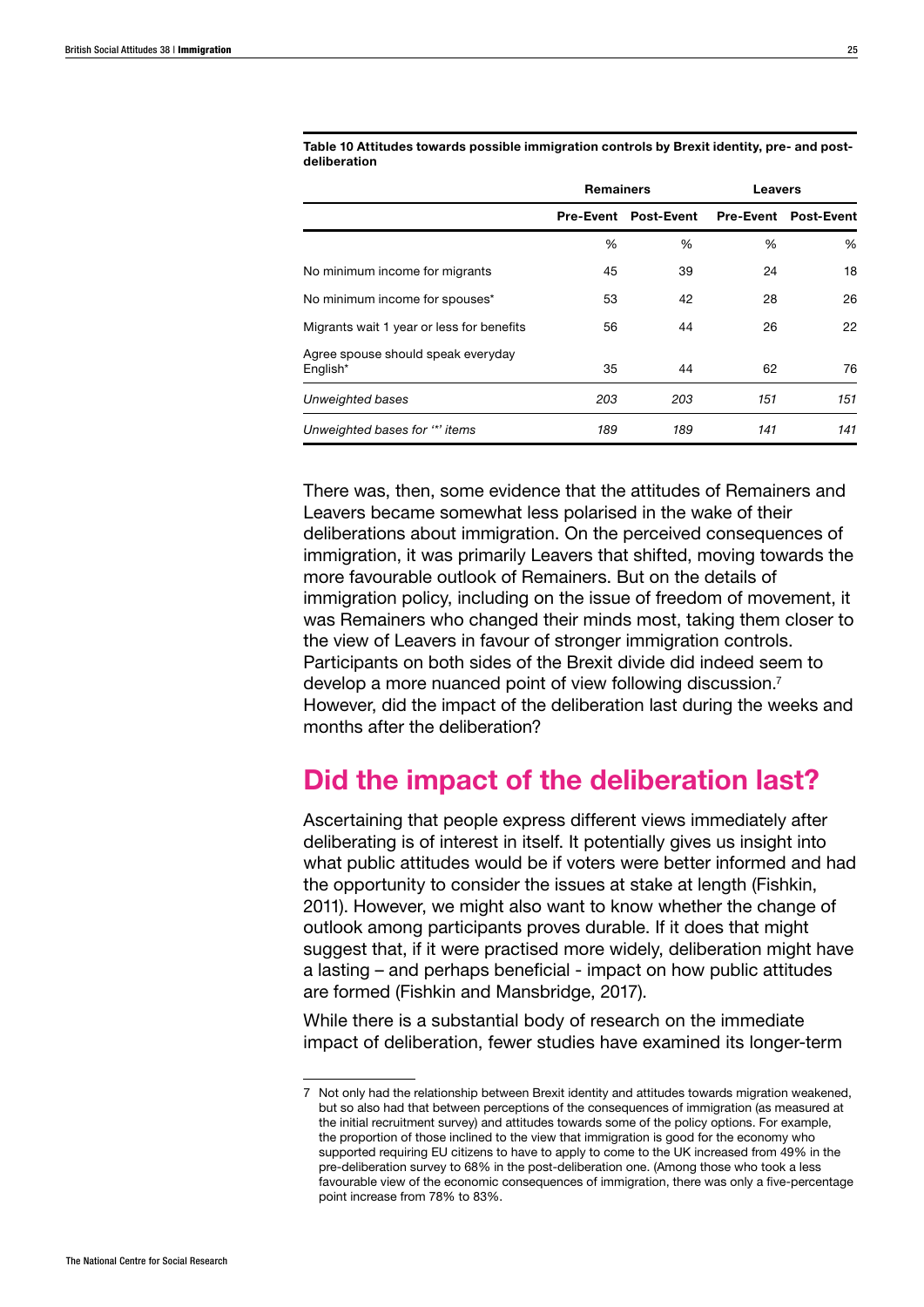impact by revisiting participants and ascertaining their attitudes towards the subjects discussed some weeks or months later. When this has been done, the results have not all pointed in the same direction. The Europe-wide Deliberative Poll to which reference was made earlier did re-interview its participants several weeks later. This study found that the distribution of attitudes that were being expressed by participants towards both immigration and climate change at that time was still different from that in evidence prior to deliberation (Fishkin, 2018: 43). At the same time, however, the difference was less marked than it had been in the post-deliberation interview. However, a follow-up to a deliberative poll in Hungary on the economy and European integration suggested that while some attitudes were still different a year after deliberating, on other items the immediate impact of the deliberation had disappeared (Lengyel et al., 2012). Meanwhile, a study of a deliberation on energy options in Idaho came to the conclusion that several months later there was little evidence that the deliberation had led to any enduring attitude change (Hall et al., 2011).

In our case (as detailed at the beginning of this chapter), we reinterviewed our participants – along with a sample of the general population – some months later. For the most part the results of the general population survey were very similar to those obtained in the initial surveys conducted a year earlier, in spring 2019 and spring 2020 (Curtice et al., 2020b). Consequently, any difference we uncover between the views that participants expressed in this post-event survey and those that they reported before deliberating is unlikely to reflect a change of attitude among people in general. We begin our examination by looking at the overall distribution of attitudes among our participants some months after deliberating, then look in particular at the views expressed months later by those who had changed their minds during the deliberation, and finally assess whether any remnants of the depolarisation that occurred between Remainers and Leavers were still in evidence well after our events.

## Aggregate level analysis

Table 11 looks at the overall distribution of attitudes towards the economic and cultural consequences of migration when participants were interviewed some months after their deliberation weekend, and compares it with the equivalent distributions on the pre-deliberation questionnaire. It can be seen that some of the increase in support for the idea that migration is good for the economy reported in Table 1 was still in evidence some months later. Now 66% gave a score of six or more, five percentage points above the equivalent figure in the pre-deliberation survey, while the average score was 0.2 higher. However, this still meant that the swing towards a more favourable point of view was weaker over the longer-term than it had been in the survey conducted immediately after deliberation. At that point (see Table 1) 70% had responded with a score of six or more.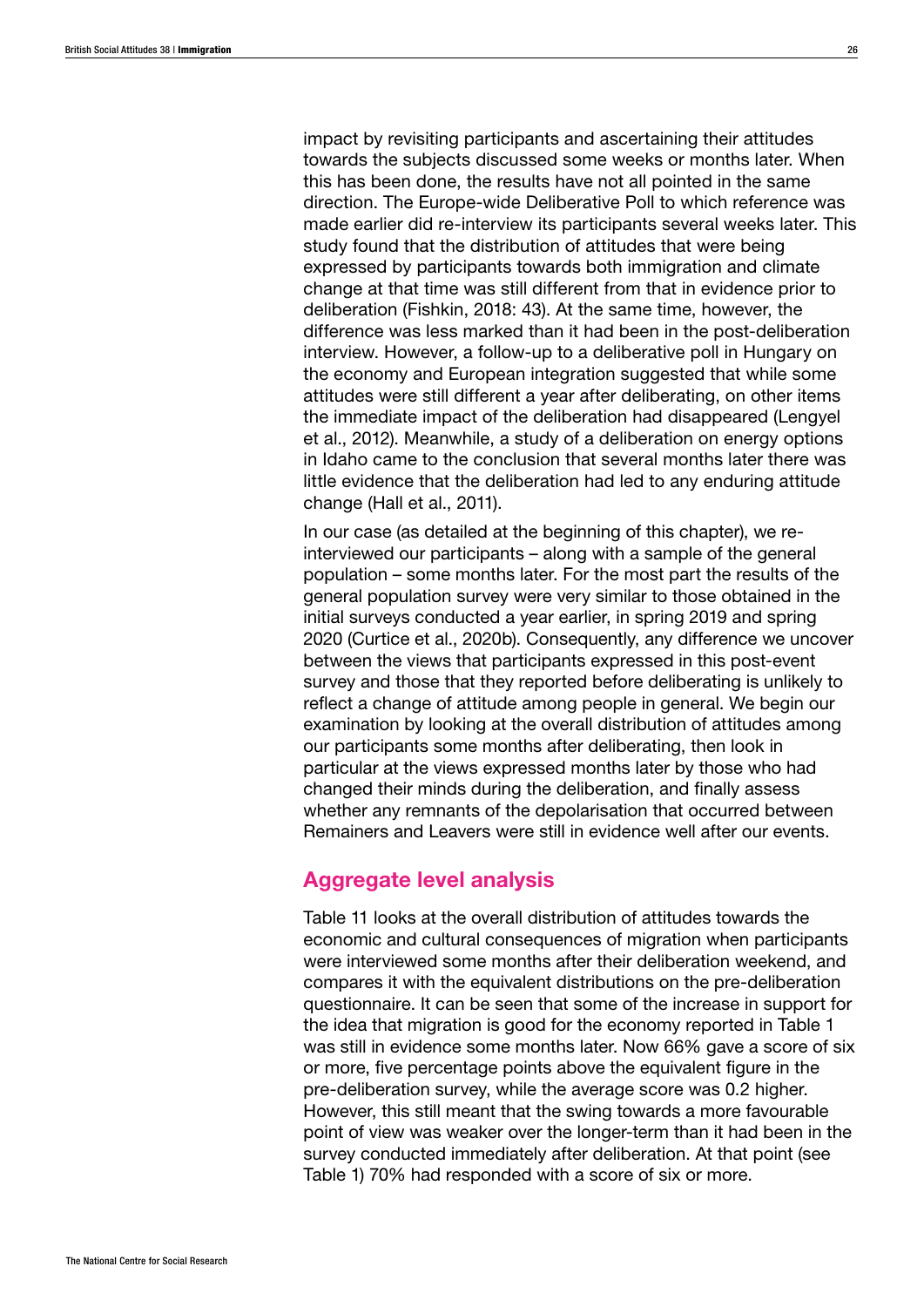Table 11 Perceived impact of immigration on Britain's economy and cultural life, predeliberation and months later

|                      | <b>Britain's economy</b> |                     |      | <b>Britain's culture</b>      |  |  |
|----------------------|--------------------------|---------------------|------|-------------------------------|--|--|
|                      | <b>Pre-Event</b>         | <b>Months later</b> |      | <b>Pre-Event Months Later</b> |  |  |
| Score on 0-10 scale  | %                        | %                   | %    | %                             |  |  |
| 0-4 (bad/undermined) | 13                       | 15                  | 18   | 19                            |  |  |
| 5 (neither)          | 26                       | 19                  | 18   | 16                            |  |  |
| 6-10 (good/enriched) | 61                       | 66                  | 64   | 65                            |  |  |
| Mean score           | 6.48                     | 6.68                | 6.50 | 6.59                          |  |  |

Perceived impact of immigration on…

Base: 376 people who participated in the deliberation and completed the recruitment survey, the preand post-event surveys and the survey administered a few months later.

Table 11 also shows that some months after the event there was relatively little difference between the perceptions that participants now had of the cultural consequences of immigration and their perceptions before deliberating. While the average score was still a little (but not significantly) higher than in the pre-deliberation survey, the proportion who gave a score of six or more was, at 65%, almost exactly the same. Meanwhile, Table 12 shows that attitudes towards ending freedom of movement were now much as they had been before deliberation. At 64% the proportion who favoured placing a requirement on migrants from the EU to apply to come to the UK was only modestly higher than the 60% who had backed that position in the pre-deliberation survey, while the proportion favouring the application of similar controls to UK migrants going to the EU (64%) was now exactly the same as in the pre-deliberation survey (64%).

|                                   | <b>EU migrants to Britain</b> |                     | UK migrants to EU |                               |  |
|-----------------------------------|-------------------------------|---------------------|-------------------|-------------------------------|--|
|                                   | <b>Pre-Event</b>              | <b>Months later</b> |                   | <b>Pre-Event Months Later</b> |  |
| Score on 0-10 scale               | %                             | %                   | %                 | %                             |  |
| Strongly in favour (5)            | 35                            | 33                  | 33                | 32                            |  |
| Somewhat in favour (4)            | 25                            | 31                  | 30                | 32                            |  |
| Neither in favour nor against (3) | 17                            | 16                  | 14                | 18                            |  |
| Somewhat against (2)              | 15                            | 14                  | 14                | 11                            |  |
| Strongly against (1)              | 7                             | 6                   | 8                 | 7                             |  |
| Mean score                        | 3.67                          | 3.73                | 3.68              | 3.71                          |  |

Table 12 Attitudes towards freedom of movement, pre-deliberation and months later

Require application by…

Base: 376 people who participated in the deliberation and completed the recruitment survey, the preand post-event surveys and the survey administered a few months later.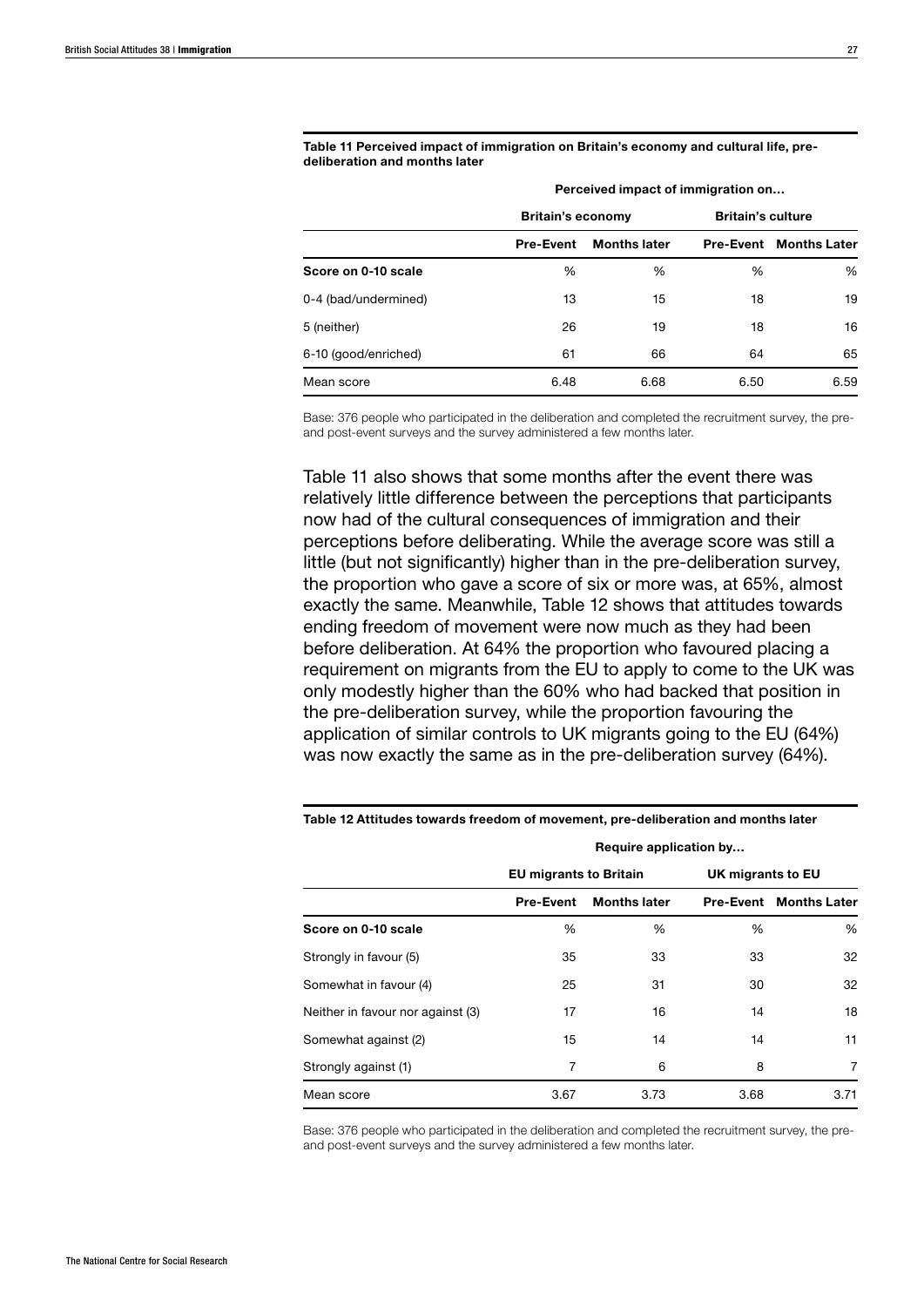That said, some of the other differences that we had identified between the pre- and post-deliberation interviews on more specific policy issues were still in evidence months later. At 30% the proportion who said that potential migrants should not have to earn a minimum income was six points below what it had been before deliberation. At 34% the proportion who thought that a British citizen bringing a spouse to the UK should be required to have a minimum income was even slightly lower than it had been in the postdeliberation survey (37%). Meanwhile, the proportion who said that bankers should be a low priority for admission remained as high (44%) as it had been in the post-deliberation survey, while at 61% the proportion who said that care workers were a high priority almost matched the elevated level of 62% in the post-deliberation survey.8

## Individual level analysis

Another way of looking at the longer-term impact of the deliberation is to look specifically at the responses in our post-event survey of those who changed their response between the pre- and postdeliberation surveys. To what extent did those individuals who appeared to change their minds in the immediate wake of deliberating maintain their changed point of view, and to what extent did they revert to the views that they had expressed in the predeliberation survey?

Table 13 undertakes such an analysis. It shows for a number of the questions where the distribution of attitudes shifted between the preand post-deliberation surveys: (a) the proportion of those individual participants who had shifted attitude after deliberation who months later stuck with their revised view, and (b) the proportion of those who held that same view before and after deliberation who gave the same answer a third time months later. It will be seen that typically around a half of those who had changed their mind in the wake of the deliberation retained their revised view some months later, though the proportion varied from just one in three (33%) among those who had swung in favour of requiring EU migrants to apply to come to the UK to seven in ten (71%) among those who had turned against the idea that someone bringing a spouse into the UK should not have to have a minimum income. However, in each case, the proportion expressing the same view months later as they had done in the post-deliberation survey was less – and often much less – than the equivalent proportion among participants who had already expressed the same

<sup>8</sup> Some of the other movements that were observed between the pre- and post-deliberation surveys only partially endured. At 20% the proportion who strongly agreed that a spouse coming to the UK should be able to speak everyday English was still five percentage points above the level in the pre-deliberation survey, though the proportion who just said 'agree' had fallen back heavily. Meanwhile, just 13% now said that a migrant should be able to access welfare benefits immediately, below the 19% recorded in the pre-deliberation survey. However, at the same time the proportion who said that migrants should be able to access welfare after a year was now six points higher. Much of the increase in the proportion who said that migrants who have lived in the UK for five years should be able to acquire citizenship relatively easily was also still in evidence, with 53% now backing that view.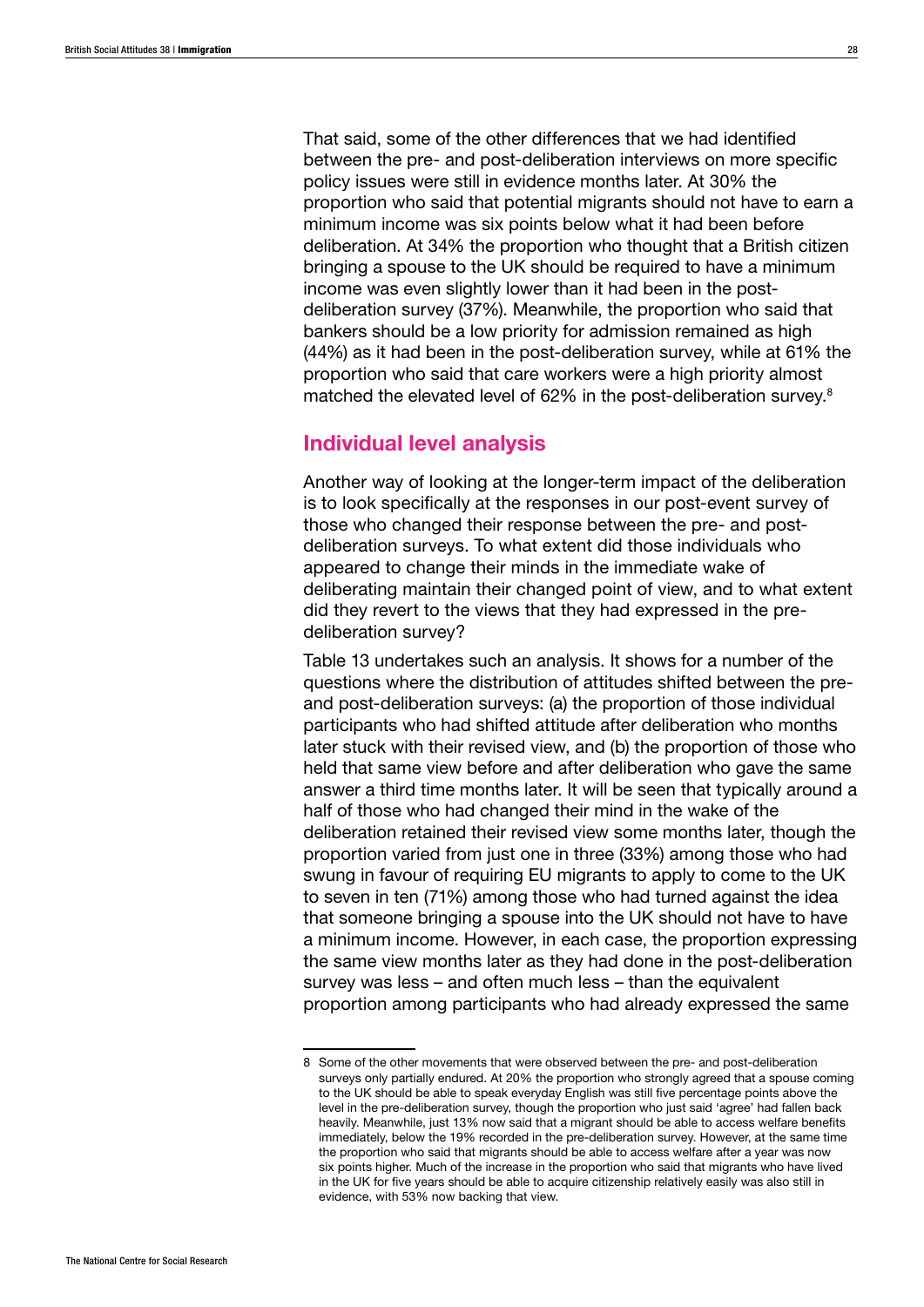view in both the pre- and post-deliberation survey. While the deliberation did leave a lasting mark on the attitudes of many of the participants who had changed their minds after deliberating, for some it appears that the change of mind proved to be a temporary one.

| Table 13 Response months later, by impact of deliberation |                                                                    |                                                                          |  |  |
|-----------------------------------------------------------|--------------------------------------------------------------------|--------------------------------------------------------------------------|--|--|
| <b>Response months later</b>                              | Among those who<br>moved to this view after<br>deliberation        | Among those who<br>already held this view<br>before deliberation         |  |  |
|                                                           | $\%$                                                               | ℅                                                                        |  |  |
| Migration good for economy                                | 55                                                                 | 91                                                                       |  |  |
| Migration enriches culture                                | 55                                                                 | 92                                                                       |  |  |
| Require EU citizens to apply                              | 33                                                                 | 90                                                                       |  |  |
| Require UK citizens to apply                              | 48                                                                 | 84                                                                       |  |  |
| Spouse should speak everyday English                      | 60                                                                 | 75                                                                       |  |  |
| Not giving this response<br>months later                  | Among those who moved<br>away from this view after<br>deliberation | Among those who<br>already did not take this<br>view before deliberation |  |  |
|                                                           | $\frac{0}{0}$                                                      | $\frac{0}{0}$                                                            |  |  |
| No income limit for migrants                              | 69                                                                 | 90                                                                       |  |  |
| No income limit for spouse                                | 71                                                                 | 93                                                                       |  |  |
| Welfare benefits after 1 year or less                     | 39                                                                 | 91                                                                       |  |  |

The details of the unweighted bases on which these numbers are based are presented in Table A1 in the appendix to this chapter

## What happened to differences between Remainers and Leavers?

The tendency for up to half of those who changed their mind in the immediate wake of the deliberation to have reverted months later to their former point of view suggests that some of the convergence we observed between Remainers and Leavers will have been attenuated too. As Table 14 illustrates, this was indeed often the case. Here we compare how Remainers and Leavers answered our question on the cultural consequences of immigration months after the deliberation with the views they expressed in the pre-deliberation survey. After the deliberation, the responses given by Leavers had moved closer to those of Remainers – but there is relatively little trace left of that movement in Table 14. At 44% the proportion of Leavers who months later had recorded a score of six or more was much closer to the 42% who had done so in the pre-deliberation survey than the 50% who had done so in the post-deliberation one. Although the difference between the two sets of voters in their average score was still somewhat less than it had been before the deliberation, the reduced difference was now well short of being statistically significant.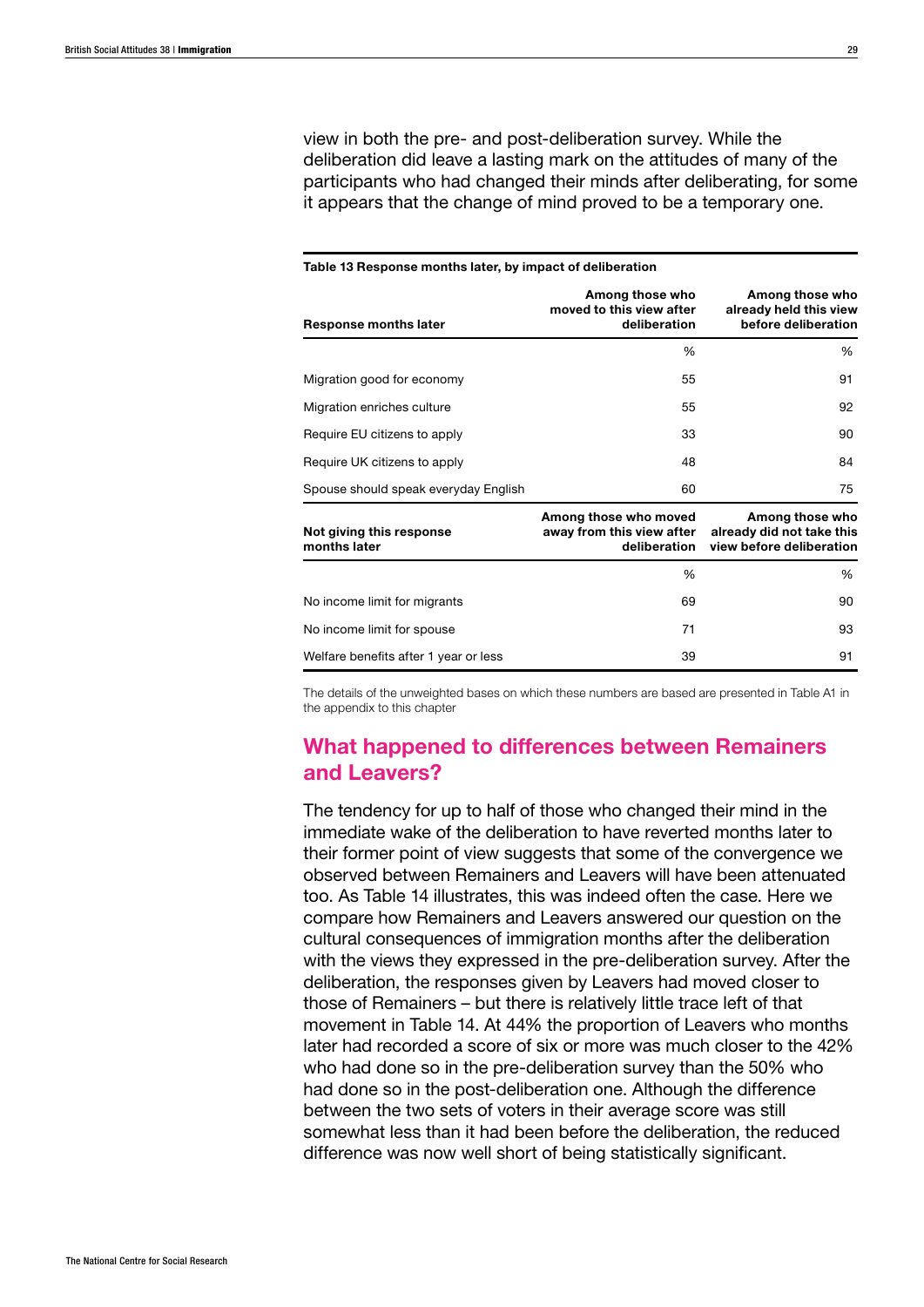|                  | <b>Remainers</b> |                               |      | <b>Leavers</b>                |  |
|------------------|------------------|-------------------------------|------|-------------------------------|--|
|                  |                  | <b>Pre-Event Months later</b> |      | <b>Pre-Event Months later</b> |  |
|                  | %                | %                             | %    | %                             |  |
| 0-4 (undermined) | 3                | 6                             | 36   | 37                            |  |
| 5 (neither)      | 14               | 15                            | 21   | 19                            |  |
| 6-10 (enriched)  | 83               | 80                            | 42   | 44                            |  |
| Mean score       | 7.71             | 7.60                          | 5.08 | 5.21                          |  |
| Unweighted bases | 203              | 203                           | 151  | 151                           |  |

Table 14 Perceived impact of immigration on Britain's culture by Brexit identity, predeliberation and months later

Meanwhile, the narrowing of the gap between Remainers and Leavers in their perceptions of the economic consequences of immigration after the deliberation had now disappeared almost entirely. While, at 5.56, the average score among Leavers was still rather higher than the 5.35 recorded in the pre-deliberation survey, the score among Remainers was, at 7.66, now a little higher too. The difference between the two groups months after the deliberation was, at 2.10, little different from the 2.17 observed in the predeliberation survey.

However, not all traces of the depolarisation between Remainers and Leavers were lost. This can be seen in Table 15, which shows for the two groups their attitude towards the key issue of freedom of movement for EU citizens. Months after the deliberation, Remainers continued to be more inclined than they had been in the predeliberation survey to favour requiring migrants from the EU to apply to come to the UK. Although below the 61% who expressed support in the post-deliberation survey, at 49% the proportion who did so months later was still well above the 38% in the predeliberation survey. As a result, the difference between Remainers and Leavers is still significantly smaller than on the pre-deliberation survey.<sup>9</sup>

<sup>9</sup> The same, however, is not true of attitudes towards ending freedom of movement for UK citizens wishing to migrate to an EU country.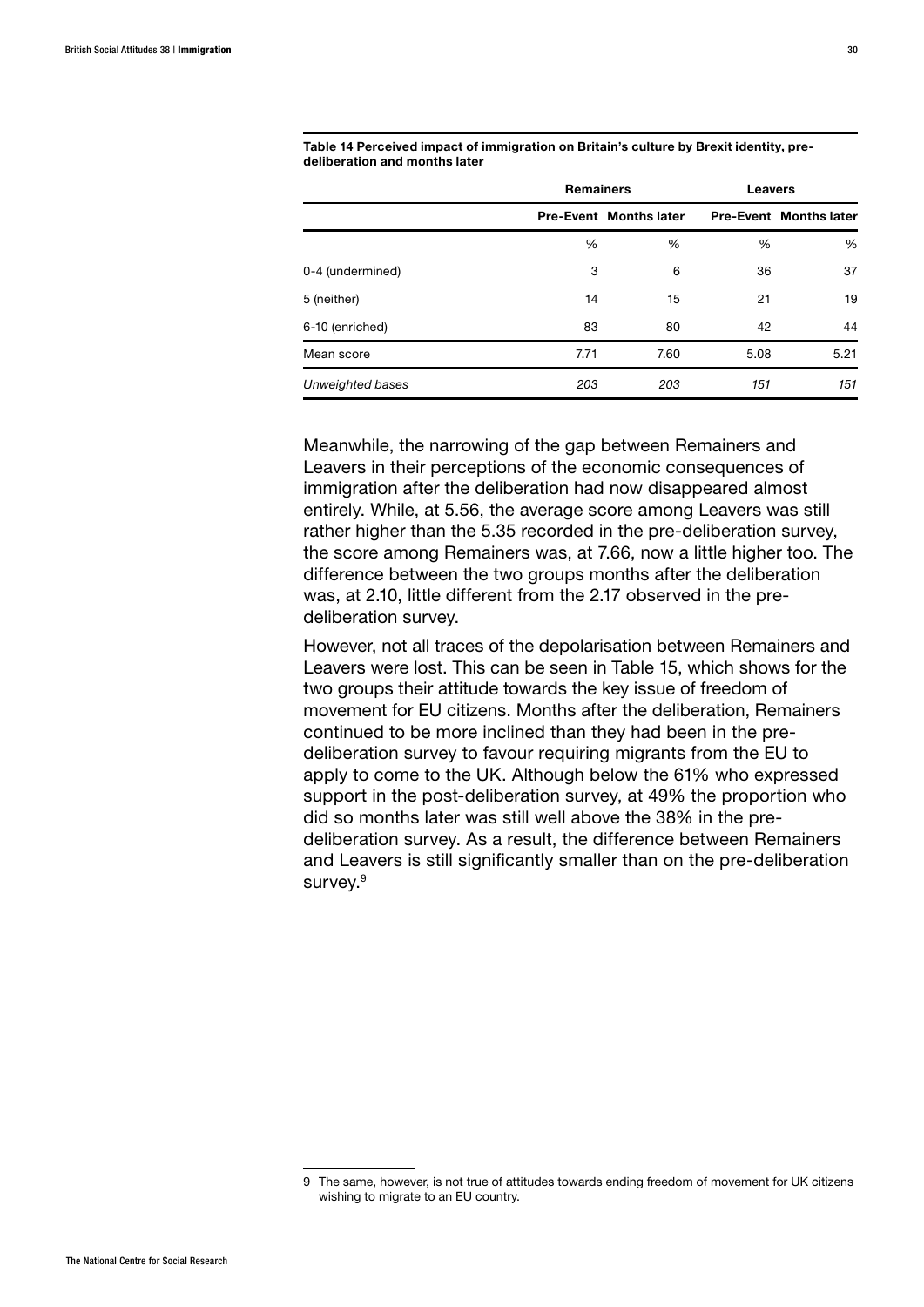|                                                           | <b>Remainers</b> |                               |      | <b>Leavers</b>                |  |
|-----------------------------------------------------------|------------------|-------------------------------|------|-------------------------------|--|
|                                                           |                  | <b>Pre-Event Months later</b> |      | <b>Pre-Event Months later</b> |  |
| <b>Require EU migrants to Britain to</b><br>apply to come | %                | %                             | %    | %                             |  |
| Strongly in favour (5)                                    | 15               | 17                            | 63   | 57                            |  |
| Somewhat in favour (4)                                    | 22               | 32                            | 25   | 30                            |  |
| Neither in favour nor against (3)                         | 21               | 18                            | 9    | 8                             |  |
| Somewhat against (2)                                      | 27               | 23                            | 3    | 4                             |  |
| Strongly against (1)                                      | 13               | 11                            | 1    | $\star$                       |  |
| Mean score                                                | 2.99             | 3.22                          | 4.47 | 4.40                          |  |
| Unweighted bases                                          | 203              | 203                           | 151  | 151                           |  |

Table 15 Attitudes towards ending freedom of movement for EU citizens by Brexit identity, pre- deliberation and months later

It appears that our deliberation did have a longer-term impact on the views of some of our participants. Typically, around a half of those who had changed their minds during the deliberation held with their revised view some months later. However, the other half appear to have reverted to their former views. As a result, the change in the overall distribution of attitudes registered months later was less than the movement that had been in evidence immediately after the deliberation, though in some instances the change remained statistically significant. Much the same is true of the depolarisation of attitudes between Remainers and Leavers. The impact of deliberation on those who participate is evidently far more than simply ephemeral, but over the longer-term people's prior predispositions reassert themselves again to some degree, suggesting that deliberation would need to be practised on much more than an occasional basis if its use is ever to have a significant impact on attitude formation.

# **Conclusions**

The discussion on post-Brexit immigration at our deliberative events exposed participants to a variety of views that were rooted in potentially conflicting considerations of morality and self-interest. This experience does appear to have had some immediate impact on their views. Moreover, it did so in a manner that is consistent with some of the claims made in favour of deliberation. Collectively at least, attitudes became rather more nuanced as participants became more likely to feel that immigration has been economically and culturally beneficial for Britain, but at the same time also became a little less liberal in their attitudes towards immigration control. Moreover, because the first of these movements occurred primarily among Leavers while the second was more evident among Remainers, there was some meeting of minds between those on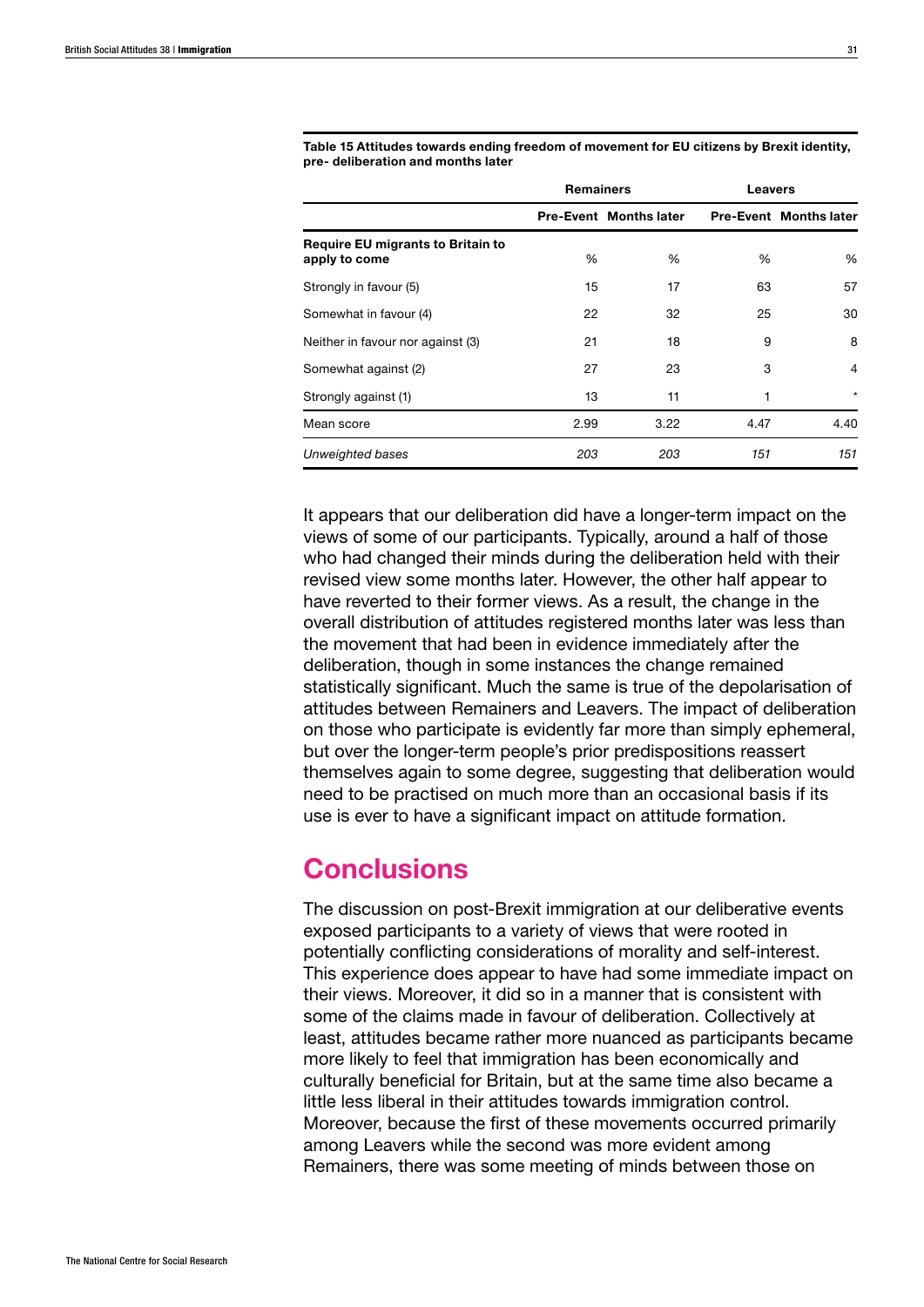opposite sides of the Brexit debate. That said, only part of this change was still in evidence when we re-interviewed participants some months later, with only around half of those who changed their minds during the deliberation sticking to their revised view. Perhaps unsurprisingly, there is a limit to the difference made on a contentious issue by a one-off event.

Yet there are still important lessons from our research for any evaluation of how well the post-Brexit immigration policy that the government has introduced fits the public mood. Further consideration of the issues at stake reinforced what was already widespread support for the decision to end freedom of movement and treat EU and non-EU migrants in a similar fashion. Much the same could be said about the decision to focus on control rather than caps or targets. On the other hand, our research raises questions about how well some of the criteria that the government is using to achieve control match public preferences. Although there was some movement in the wake of the deliberation towards the idea that migrants should have some level of minimum income, participants still seemed inclined towards a lower level than the norm of £25.6K that has been introduced. Meanwhile, the government's emphasis on occupational skill seems somewhat at odds with the views of a public for whom the social value of an occupation and the needs of the labour market appear to be more important considerations. While the overall framework of the government's post-Brexit policy may be better attuned to the public's mood than the regime that preceded it, there is, it seems, still plenty of room for debate about how that framework should be applied.

## Acknowledgement

Particular thanks to Anna Marcinkiewicz, Joshua Vey, Maria David and Ella Guscott at NatCen for their careful and thorough analysis of the group discussion which made the reporting of our qualitative findings possible.

Funding for the research reported here was provided by the Economic and Social Research Council as part of its 'Governance after Brexit' programme (grant no. ES/S007954/1). Responsibility for the views expressed lies with the authors.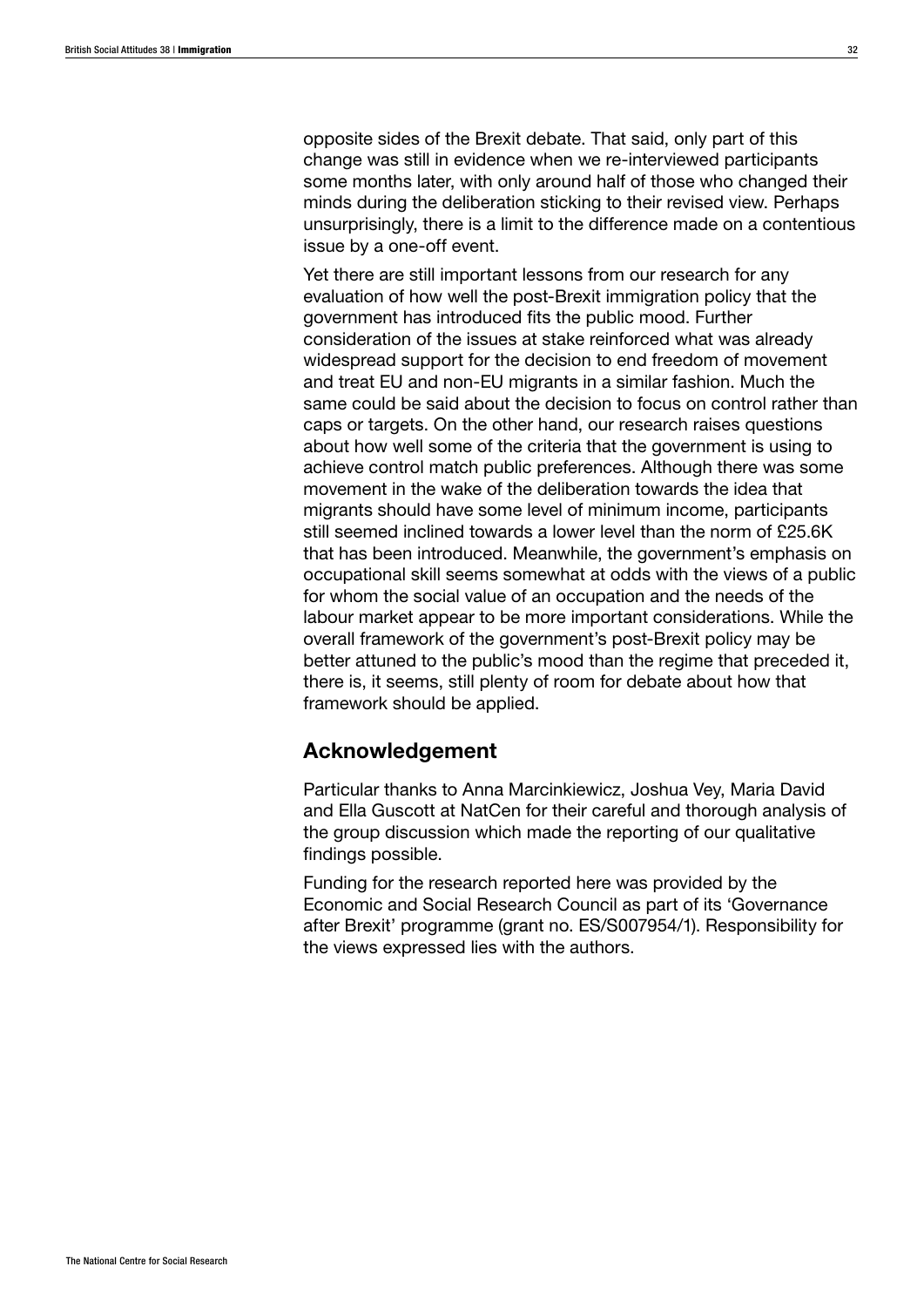### References

Bartels, L. (2002), 'Beyond the Running Tally: Partisan Bias in Political Perceptions', *Political Behavio*r, 24 (2): 117–50.

Blinder, S. and Richards, L. (2020), *UK Opinion towards Immigration: Overall Attitudes and Level of Concern*, Oxford: Migration Observatory. Available at [https://migrationobservatory.ox.ac.uk/wp](https://migrationobservatory.ox.ac.uk/wp-content/uploads/2020/01/Briefing-UK-Public-Opinion-toward-Immigration-Overall-Attitudes-and-Level-of-Concern.pdf)[content/uploads/2020/01/Briefing-UK-Public-Opinion-toward-](https://migrationobservatory.ox.ac.uk/wp-content/uploads/2020/01/Briefing-UK-Public-Opinion-toward-Immigration-Overall-Attitudes-and-Level-of-Concern.pdf)[Immigration-Overall-Attitudes-and-Level-of-Concern.pdf](https://migrationobservatory.ox.ac.uk/wp-content/uploads/2020/01/Briefing-UK-Public-Opinion-toward-Immigration-Overall-Attitudes-and-Level-of-Concern.pdf)

Curtice, J. (2016), 'Political attitudes and behaviour in the wake of an intense constitutional debate' in Clery, E., Curtice, J. and Phillips, M. (eds), *British Social Attitudes: the 33rd report*, London: NatCen Social Research. Available at [https://www.bsa.natcen.ac.uk/latest-report/](https://www.bsa.natcen.ac.uk/latest-report/british-social-attitudes-33/politics.aspx) [british-social-attitudes-33/politics.aspx](https://www.bsa.natcen.ac.uk/latest-report/british-social-attitudes-33/politics.aspx)

Curtice, J. and Montagu, I. (2019), 'The EU Debate: Has Brexit Polarised Britain?', in Curtice, J., Clery, E., Perry, J., Phillips, M., and Rahim, N. (eds), *British Social Attitudes: the 36th report*, London: NatCen Social Research. Available at [https://bsa.natcen.ac.uk/latest](https://bsa.natcen.ac.uk/latest-report/british-social-attitudes-36/the-eu-debate.aspx)[report/british-social-attitudes-36/the-eu-debate.aspx](https://bsa.natcen.ac.uk/latest-report/british-social-attitudes-36/the-eu-debate.aspx)

Curtice, J., Davies, C., Fishkin, J., Ford, R. and Siu, A. (2020a), 'How should Britain use its newly-acquired sovereignty? Public attitudes towards post-Brexit public policy', in Curtice, J., Hudson, N. and Montagu, I. (eds), *British Social Attitudes: the 37th report*, London: NatCen Social Research. Available at [https://www.bsa.natcen.ac.uk/](https://www.bsa.natcen.ac.uk/media/39375/bsa37_post-brexit-public-policy.pdf) [media/39375/bsa37\\_post-brexit-public-policy.pdf](https://www.bsa.natcen.ac.uk/media/39375/bsa37_post-brexit-public-policy.pdf)

Curtice, J., Davies, C., Fishkin, J., Ford, R. and Siu, A. (2021), *Thinking about Post-Brexit Public Policy: Voters' Perspective on Immigration and Regulation*, London: NatCen Social Research. Available at [https://whatukthinks.org/eu/wp-content/uploads/2020/12/WUKT-EU\\_](https://whatukthinks.org/eu/wp-content/uploads/2020/12/WUKT-EU_Initial-Deliberation-Findings-Paper_v5.pdf) [Initial-Deliberation-Findings-Paper\\_v5.pdf](https://whatukthinks.org/eu/wp-content/uploads/2020/12/WUKT-EU_Initial-Deliberation-Findings-Paper_v5.pdf)

Fernández-Reino, M. (2021), *Public Attitudes to Labour Migrants in the Pandemic: occupations and nationality*, Oxford: Migration Observatory. Available at [https://migrationobservatory.ox.ac.uk/wp](https://migrationobservatory.ox.ac.uk/wp-content/uploads/2021/07/Briefing-Public-attitudes-to-labour-migrants-in-the-pandemic-occupations-and-nationality.pdf)[content/uploads/2021/07/Briefing-Public-attitudes-to-labour](https://migrationobservatory.ox.ac.uk/wp-content/uploads/2021/07/Briefing-Public-attitudes-to-labour-migrants-in-the-pandemic-occupations-and-nationality.pdf)[migrants-in-the-pandemic-occupations-and-nationality.pdf](https://migrationobservatory.ox.ac.uk/wp-content/uploads/2021/07/Briefing-Public-attitudes-to-labour-migrants-in-the-pandemic-occupations-and-nationality.pdf)

Fieldhouse, E., Green, J., Evans, G., Mellon, J., Prosser, C., Schmitt, H. and van der Eijk, C. (2019), *Electoral Shocks: The Volatile Voter in a Turbulent World*, Oxford: Oxford University Press.

Fishkin, J. (1991), *Democracy and Deliberation: New Directions for Democratic Reform*, New Haven: Yale University Press.

Fishkin, J. (2011). *When the People Speak: Deliberative Democracy and Public Consultation*. New York: Oxford University Press.

Fishkin, J. (2018a), 'Deliberative Polling' in Bächtiger, A., Dryzek, J., Mansbridge, J., and. Warren. M. (eds), *The Oxford Handbook of Deliberative Democracy*, Oxford: Oxford University Press.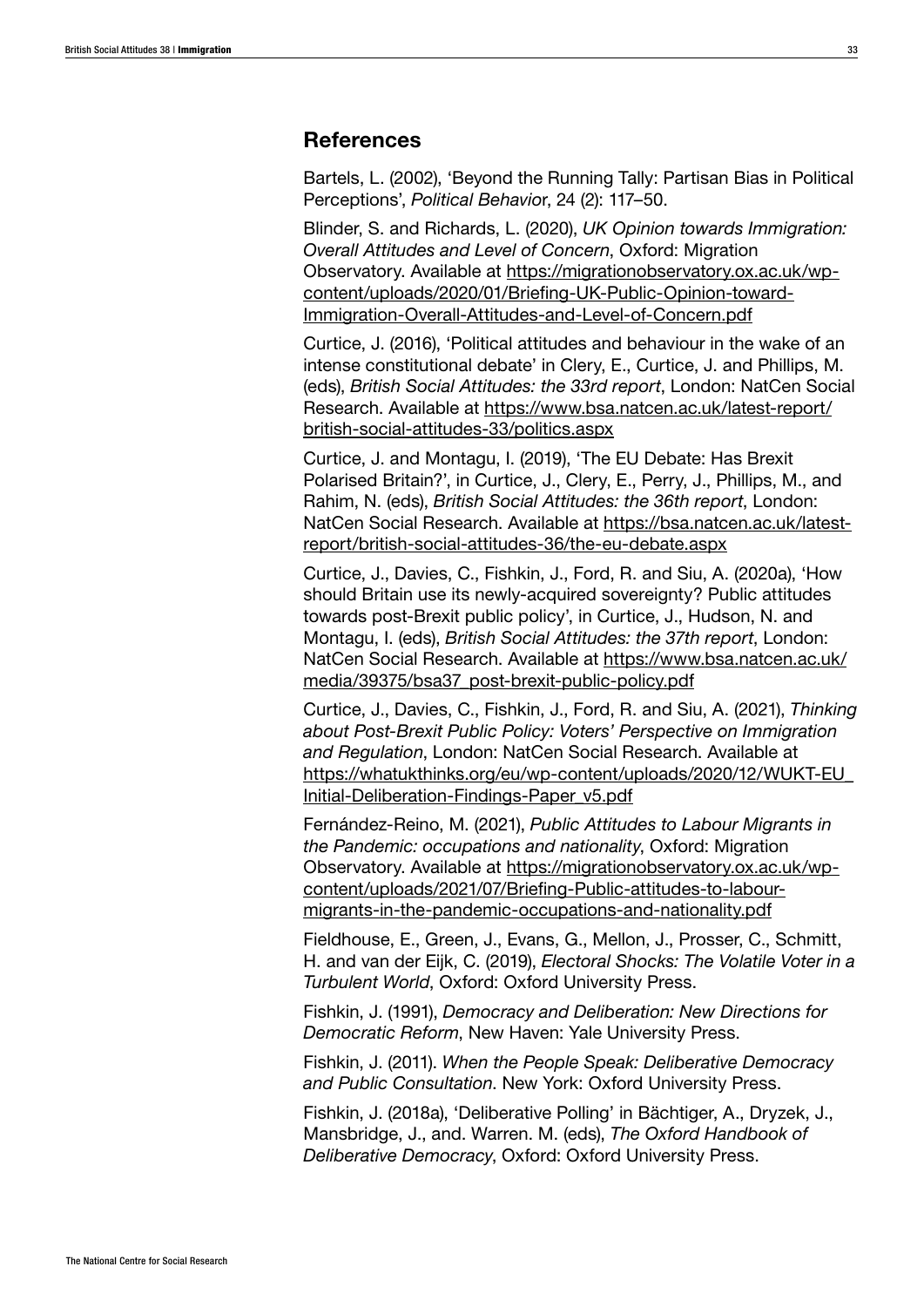Fishkin, J. (2018b). *Democracy When the People Are Thinking*, Oxford: Oxford University Press.

Fishkin, J. Luskin, R., and Siu, A. (2014), 'Europolis and the European political sphere: Empirical explorations of a counterfactual ideal', *European Union Politics*, 15 (3): 328-51.

Fishkin, J., and Mansbridge, J. (2017), 'Introduction: The prospects and limits of deliberative democracy', *Daedulus: Journal of the American Academy of Arts and Sciences*, 146 (3): 6-13.

Fishkin, J., Siu, A., Diamond, L., and Bradburn, N. (2021), 'Is deliberation an antidote to extreme partisan polarization? Reflects on "America in One Room"', *American Political Science Review*, firstview. Available at [https://www.cambridge.org/core/journals/american](https://www.cambridge.org/core/journals/american-political-science-review/article/is-deliberation-an-antidote-to-extreme-partisan-polarization-reflections-on-america-in-one-room/5DEFB6F8D944ECDE77A5E80C3346D4DE)[political-science-review/article/is-deliberation-an-antidote-to](https://www.cambridge.org/core/journals/american-political-science-review/article/is-deliberation-an-antidote-to-extreme-partisan-polarization-reflections-on-america-in-one-room/5DEFB6F8D944ECDE77A5E80C3346D4DE)[extreme-partisan-polarization-reflections-on-america-in-one-room/5](https://www.cambridge.org/core/journals/american-political-science-review/article/is-deliberation-an-antidote-to-extreme-partisan-polarization-reflections-on-america-in-one-room/5DEFB6F8D944ECDE77A5E80C3346D4DE) [DEFB6F8D944ECDE77A5E80C3346D4DE](https://www.cambridge.org/core/journals/american-political-science-review/article/is-deliberation-an-antidote-to-extreme-partisan-polarization-reflections-on-america-in-one-room/5DEFB6F8D944ECDE77A5E80C3346D4DE)

Ford, R., Morrell, G. and Heath, A. (2012), "'Fewer but better?' British attitudes to immigration", in Park, A., Clery, E., Curtice, J., Phillips, M. and Utting, D. (eds.) (2012), *British Social Attitudes: the 29th Report*, London: NatCen Social Research. Available at [https://bsa.natcen.ac.](https://bsa.natcen.ac.uk/latest-report/british-social-attitudes-29/immigration/introduction.aspx) [uk/latest-report/british-social-attitudes-29/immigration/introduction.](https://bsa.natcen.ac.uk/latest-report/british-social-attitudes-29/immigration/introduction.aspx) [aspx](https://bsa.natcen.ac.uk/latest-report/british-social-attitudes-29/immigration/introduction.aspx)

Grönland, K., Herrne, K., and Setälä, M., (2015), 'Does enclave deliberation polarize opinions?', *Political Behavior*, 37 (4): 995-1020.

Hall, T., Wilson, P., Newman, J., (2011), 'Evaluating the short-term and long-term effects of a modified deliberative poll: on Idahoans' attitudes and civic engagement related to energy options', *Journal of Political Deliberation*, 7 (1): article 6. Available at [https://](https://delibdemjournal.org/article/id/389/) [delibdemjournal.org/article/id/389/](https://delibdemjournal.org/article/id/389/)

HM Government (2018), *The UK's Future Skills-Based Immigration System*, Cm 9722, London: Home Office. Available at [https://www.](https://www.gov.uk/government/publications/the-uks-future-skills-based-immigration-system) [gov.uk/government/publications/the-uks-future-skills-based](https://www.gov.uk/government/publications/the-uks-future-skills-based-immigration-system)[immigration-system](https://www.gov.uk/government/publications/the-uks-future-skills-based-immigration-system)

HM Government (2020), *The UK's Points-Based Immigration System: A Policy Statement*, London: Home Office. Available at [https://www.](https://www.gov.uk/government/publications/the-uks-points-based-immigration-system-policy-statement/the-uks-points-based-immigration-system-policy-statement) [gov.uk/government/publications/the-uks-points-based-immigration](https://www.gov.uk/government/publications/the-uks-points-based-immigration-system-policy-statement/the-uks-points-based-immigration-system-policy-statement)[system-policy-statement/the-uks-points-based-immigration-system](https://www.gov.uk/government/publications/the-uks-points-based-immigration-system-policy-statement/the-uks-points-based-immigration-system-policy-statement)[policy-statement](https://www.gov.uk/government/publications/the-uks-points-based-immigration-system-policy-statement/the-uks-points-based-immigration-system-policy-statement)

Hobolt, S., Leeper, T., and Tilley, J. (2021), 'Divided by the vote: affective polarization in the wake of the Brexit referendum', *British Journal of Political Science*, 51 (4): 1476-93.

Hudson, N., Grollman, C., Kolbas, V., and Taylor, I. (2020), 'Key time series: Public attitudes in the context of COVID-19 and Brexit', in Curtice, J., Hudson, N. and Montagu, I. (eds), *British Social Attitudes: the 37th report*, London: NatCen Social Research. Available at [https://](https://www.bsa.natcen.ac.uk/latest-report/british-social-attitudes-37/key-time-series.aspx) [www.bsa.natcen.ac.uk/latest-report/british-social-attitudes-37/key](https://www.bsa.natcen.ac.uk/latest-report/british-social-attitudes-37/key-time-series.aspx)[time-series.aspx](https://www.bsa.natcen.ac.uk/latest-report/british-social-attitudes-37/key-time-series.aspx)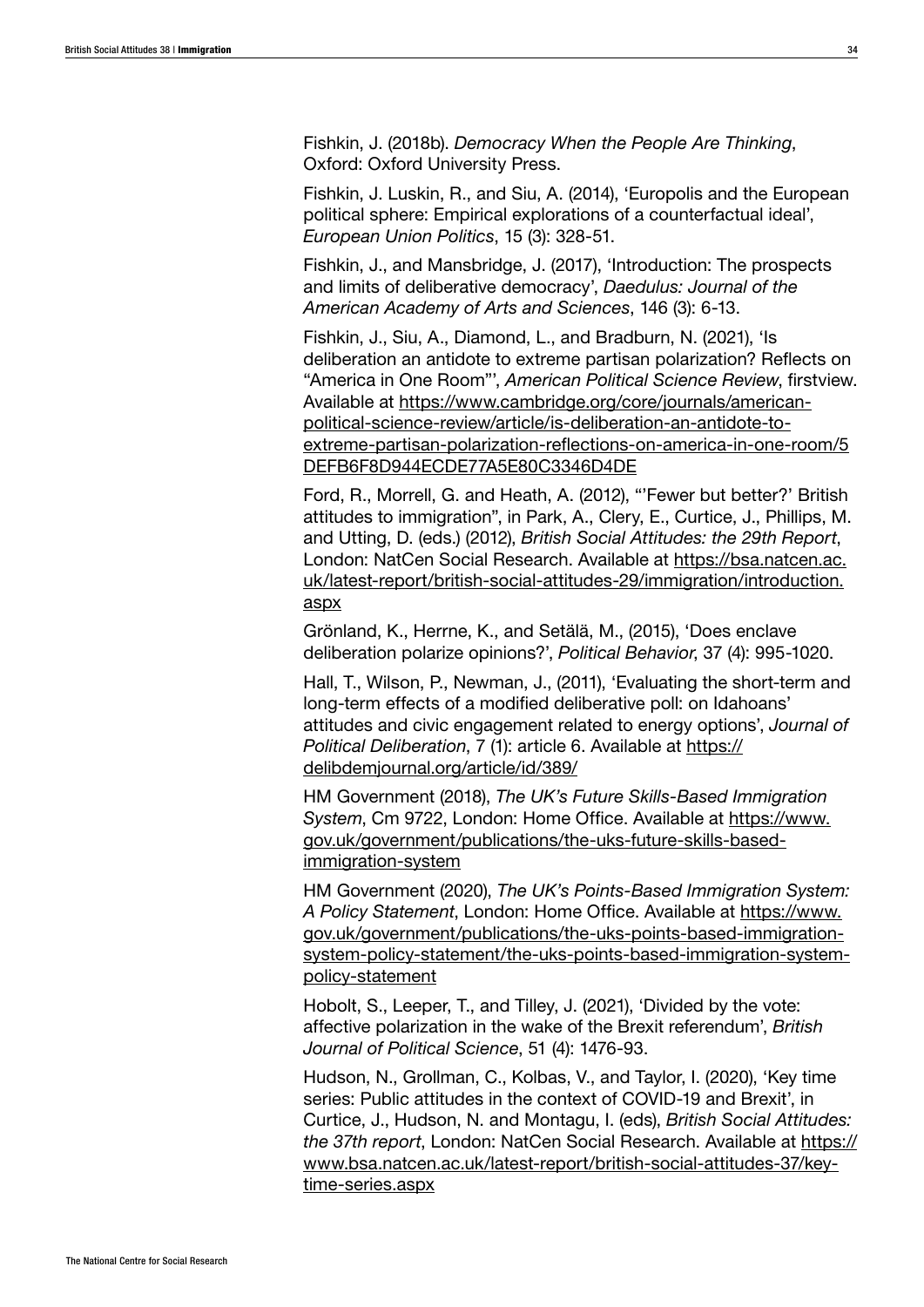Jessop, C., (2018) 'The NatCen panel; developing an open probability-based mixed-mode panel in Great Britain', *Social Research Practice*, 6: 2-14.

Kunda, Z. (1990). 'The Case for Motivated Reasoning.' *Psychological Bulletin* 108 (3): 480–98.

Lebo, M. and Cassino, D. (2007), 'The aggregated consequences of motivational reasoning and the dynamics of partisan presidential approval', *Political Psychology*, 28 (6): 719-46.

Lengyel, G., Göncz, B., and Vépy-Schlemmer, E. (2012 ), 'Temporary and lasting effects of a deliberative event: the Kaposvár experience', in Ryder, A. and Szántó, Z., *Social Resources in Local Development: Conference Proceedings*, Budapest: Corvinus University. Available at <https://core.ac.uk/download/pdf/12355441.pdf#page=43>

Lindell, M., Bächtiger, A., Grönlund, K., Herne, K., Setälä, M., and Wyss, D. (2017), 'What drives the polarisation and moderation of opinions? Evidence from a Finnish citizen deliberation experiment on immigration', *European Journal of Political Researc*h, 56 (1): 23-45.

Migration Advisory Committee (2020), *A Points-Based System and Salary Thresholds for Immigration*, London: Migration Advisory Committee. Available at [https://assets.publishing.service.gov.uk/](https://assets.publishing.service.gov.uk/government/uploads/system/uploads/attachment_data/file/873155/PBS_and_Salary_Thresholds_Report_MAC_word_FINAL.pdf) [government/uploads/system/uploads/attachment\\_data/file/873155/](https://assets.publishing.service.gov.uk/government/uploads/system/uploads/attachment_data/file/873155/PBS_and_Salary_Thresholds_Report_MAC_word_FINAL.pdf) PBS and Salary Thresholds Report MAC word FINAL.pdf

Niemeyer, S. and Dryzek, J. (2007), 'The ends of deliberation: metaconsensus and intersubjective rationality as ideal outcomes', *Swiss Political Science Review*, 13 (4): 497-526.

Rolfe, H., Katwala, S. and Ballinger, S. (2021), *Immigration: A Changing Debate*, London; British Future. Available at [https://www.](https://www.britishfuture.org/publication/immigration-a-changing-debate/) [britishfuture.org/publication/immigration-a-changing-debate/](https://www.britishfuture.org/publication/immigration-a-changing-debate/)

Rosenberg, S. (ed.) (2007), *Deliberation, Participation and Democracy: Can The People Govern?*, London: Palgrave Macmillan.

Sanders, D. (2012), 'The effects of deliberative polling in an EU-wide experiment: Five mechanisms in search of an explanation', *British Journal of Political Science*, 42 (3): 617-40.

Sanders, D. (2017), 'The UK's changing party system: the prospects for a party realignment at Westminster', *Journal of the British Academy*, 5: 91-24.

Smets, K. and Isernia, P. (2014), 'The role of deliberation in attitude change: An empirical assessment of three theoretical mechanisms', *European Union Politics*, 15 (3): 389-409.

Sunstein, C. (2002), 'The Law of Group Polarization', *The Journal of Political Philosophy* 10 (2): 175–95.

Sunstein, C. (2017), *# Republic: Divided Democracy in the Age of Social Media*. Princeton, NJ: Princeton University Press.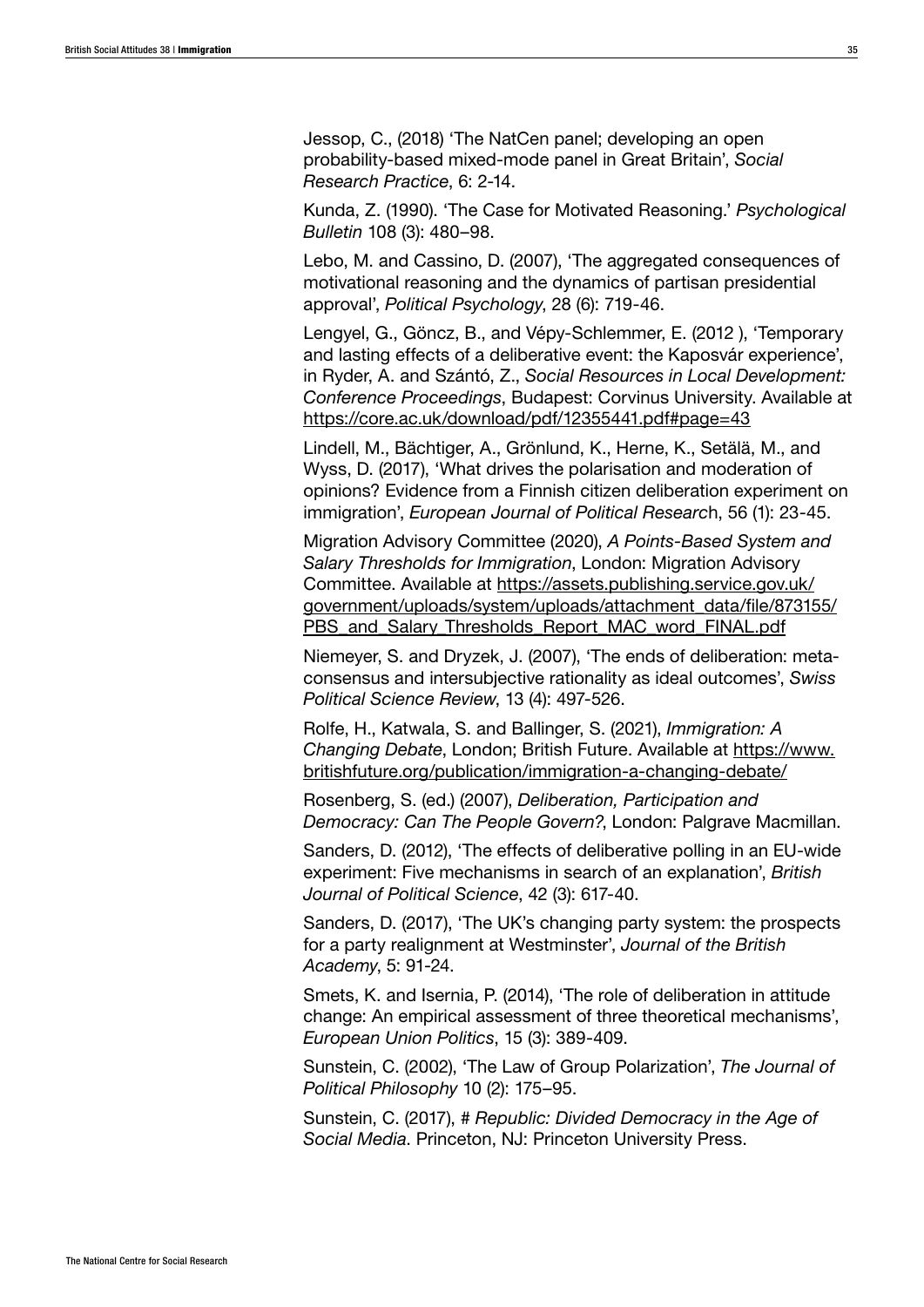# Appendix

Unweighted bases for Table 13 are shown below.

#### Table A1 Response months later, by impact of deliberation

| Response months later                    | Among those who<br>moved to this view after<br>deliberation        | Among those who<br>already held this view<br>before deliberation         |
|------------------------------------------|--------------------------------------------------------------------|--------------------------------------------------------------------------|
| Migration good for economy               | 48                                                                 | 228                                                                      |
| Migration enriches culture               | 35                                                                 | 229                                                                      |
| Require EU citizens to apply             | 61                                                                 | 199                                                                      |
| Require UK citizens to apply             | 64                                                                 | 200                                                                      |
| Spouse should speak everyday English     | 65                                                                 | 130                                                                      |
| Not giving this response<br>months later | Among those who moved<br>away from this view after<br>deliberation | Among those who<br>already did not take this<br>view before deliberation |
| No income limit for migrants             | 51                                                                 | 202                                                                      |
| No income limit for spouse               | 53                                                                 | 170                                                                      |
| Welfare benefits after 1 year or less    | 54                                                                 | 190                                                                      |